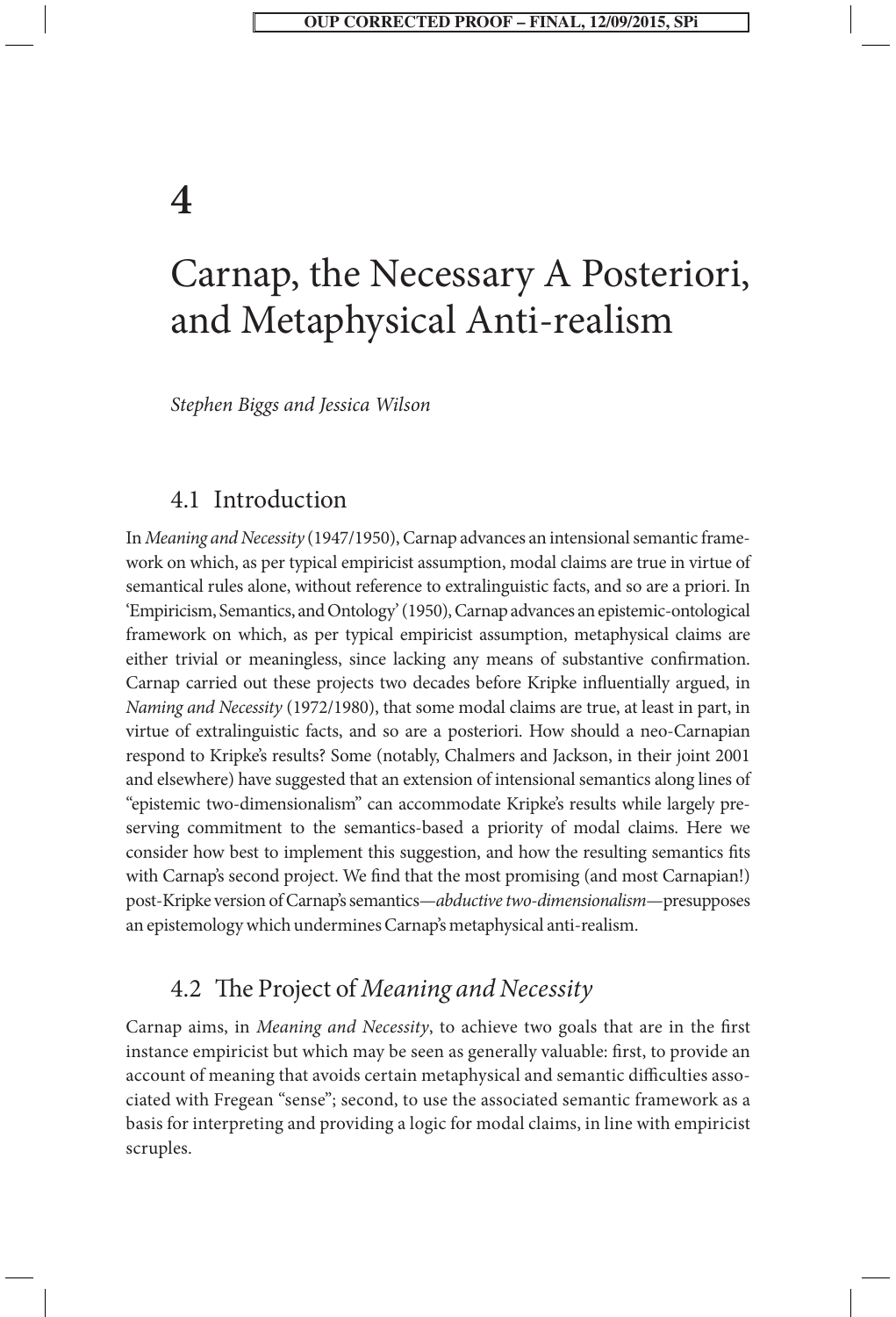Carnap aims to satisfy the first goal by constructing a semantic framework on which "to know the meaning of [a sentence] is to know in which of the possible cases it would be true and which not" (10); more generally, the suggestion is that the meaning of a given expression is given by its extension in each possible case or "state description", where a state description is a maximal collection of sentences representing a ("Leibnizian") possible world. Since expressions have extensions in possible cases, meaning involves more than actual extension, and accounting for meaning invokes modality. Carnap calls the non-extensional aspect of meaning 'intension'.

Since we do not have experience of non-actual possibilities, how are we to identify the extensions of expressions in such cases, in order to identify their intensions? As we'll discuss in Section 4.3.1, Carnap's preferred strategy for associating intensions with expressions involves a pragmatically interpreted application of broadly abductive principles.<sup>1</sup> Independent of this strategy, there is a clear sense in which Carnapian intensions are an improvement over Fregean senses, from an empiricist point of view, in that access to an intension is ultimately a matter of access to (a range of) extensions, rather than a matter of rational or other grasp of a mind-independent abstractum.<sup>2</sup> Supposing that there is no in-principle problem for empiricists' identifying the extension of a given expression given how the world actually is, one might naturally think that there is no in-principle problem for empiricists' identifying the extension of a given expression given how the world might possibly be. The type of information is the same, after all: no new metaphysical category, requiring a potentially new form of epistemological access, is required.

Satisfaction of Carnap's second goal—of providing an account of modal claims on which their truth is a matter of meaning rather than irreducibly modal mind-independent reality—emerges from satisfaction of the first. Intensions in hand, Carnap introduces L-truth as a specification of "what Leibniz called necessary truth and Kant analytic truth" (1947/1950, 8). The connection emerges as follows. A sentence is L-true just in case it is true in all state descriptions; furthermore, given that the intensions encoding what is true in state descriptions do so purely as a matter of meaning, it follows that a sentence is L-true just in case it follows from "semantical rules. . . alone without any reference to (extra-linguistic) facts" (1947/1950, 10). Continuing on: a sentence is L-false just in case it is false in every state description. One sentence L-implies another just in case the latter is true in every state description in which the former is true. Two sentences are L-equivalent just in case the sentence expressing their equivalence is L-true. And a sentence is L-determinate just in case it is either L-true or L-false, where

 $1$  Reflecting the pragmatic supposition, when engaging in exegesis of Carnap's view we speak of speakers' "identifying" rather than of their "knowing" which intension is associated with a given expression.

<sup>&</sup>lt;sup>2</sup> Hence notwithstanding that Carnap says that "Frege's concept of sense is very similar to that of intension" (129), he also cites the usual empiricist concerns with reification of abstracta, and highlights that the concepts he appeals to "do not involve a hypostatization" of the sort that Frege associated with sense, since "our statements belong to, or can be translated into, the general language of science" (22)—that is, can be cashed in terms of experienced extensions.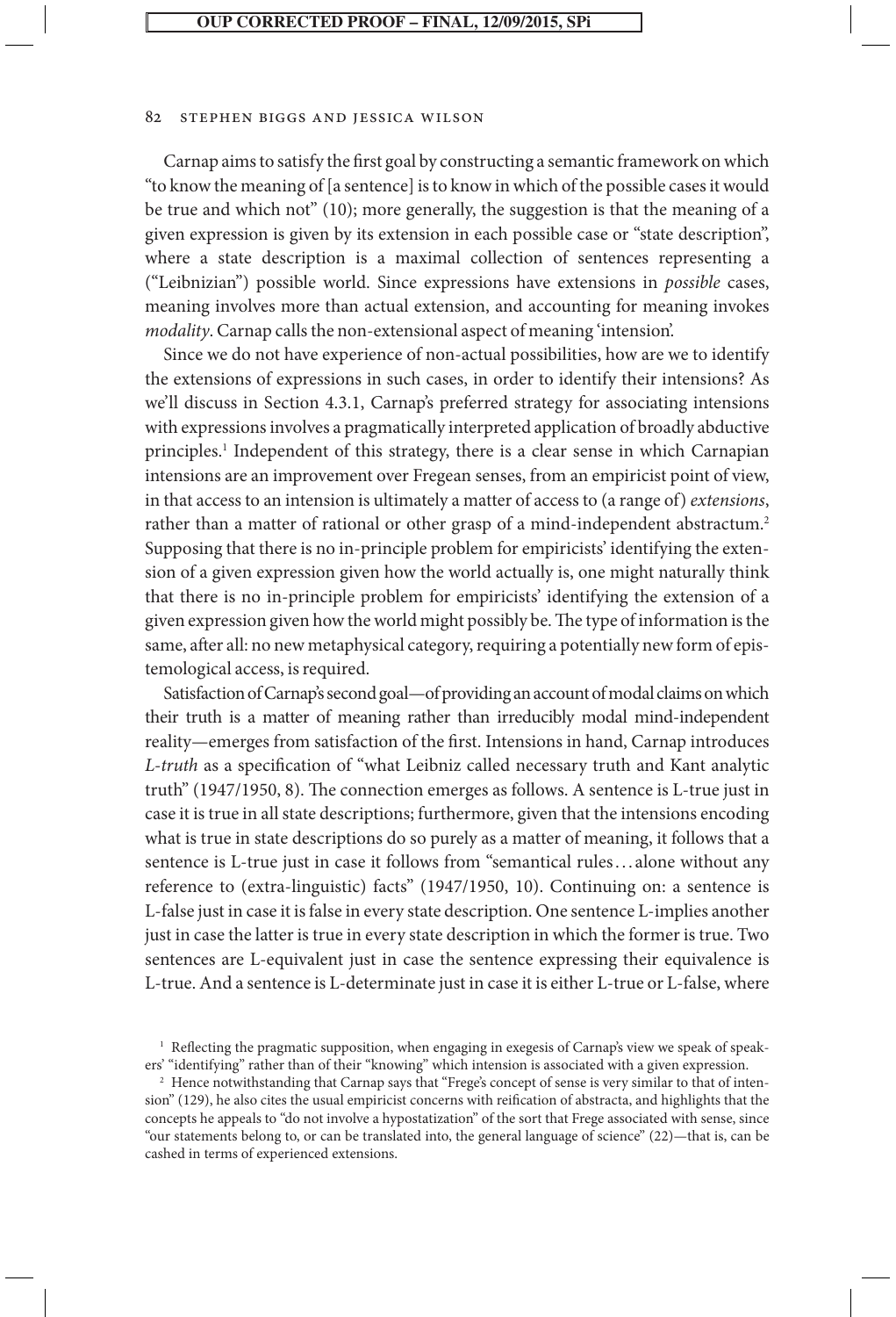the contrast here is with "L-indeterminate" claims that are "factual", "synthetic", or "contingent".<sup>3</sup> Carnap maintains that every modal sentence is L-determinate; hence on his view the truth of every modal sentence follows from semantic rules alone, independent of extralinguistic facts, as empiricists typically suppose.

# 4.3 The Necessary a Posteriori and Epistemic Two-Dimensionalism (E2D)

Kripke's (1972/1980) insights threaten to undermine Carnap's account of meaning and modality. Kripke rejects both descriptivist theories of meaning (of the sort tacitly presupposed in Carnap's intensional semantics) and the conflation of necessity with a priority. He argues, more specifically, that some names and natural kind predicates do not correspond to cognitively accessible reference-fixing descriptions, but are rather to some extent directly referential, such that certain modal claims involving such expressions can be known only a posteriori. If Kripke is right, as we suppose in what follows, then it seems Carnap must be wrong.

Despite this threat, one might think that there is no deep difficulty for post-Kripke Carnap here, for as Jackson (1998), Chalmers and Jackson (2001), and Chalmers (2006) (among others) have argued, Kripke's insights can be preserved within a broadly descriptivist, intensional semantic framework, consonant in large part with the supposition that what is necessary is a matter of meaning, by means of epistemic two-dimensionalism (E2D).

The basic E2D strategy for neo-Carnapian accommodation of a posteriori necessities is as follows. To start, the suggestion is that even though we cannot know all modal claims a priori, we (or idealized versions of us) can have fairly comprehensive, semantically-based, a priori knowledge of the intensions underlying all necessary truths, including necessary a posteriori truths.4 In particular, for any necessary a posteriori truth T, knowing the semantic rules governing a sentence that expresses T, which includes knowing the rules for each sub-sentential expression comprising that sentence, puts one in position to know two conditionals that together serve as the ultimate foundation of T's truth.

So, for example, using only our knowledge of semantic rules, we can discover that (i) if we are in a world that would make true a state description according to which the watery stuff is  $\text{H}_{\text{2}}\text{O}$ , then the actual extension of 'water' is  $\text{H}_{\text{2}}\text{O}$ , and (ii) if the actual extension of 'water' is  $H_2O$ , then  $H_2O$  is the extension of 'water' in all possible worlds. Likewise, mutatis mutandis, for worlds that would make true state

<sup>&</sup>lt;sup>3</sup> "In general, factual knowledge is needed for establishing the truth-value of a given sentence. However, if the sentence is L-determinate [...], the semantical rules suffice for establishing its truth value or, in other words, its extension" (69).

<sup>4</sup> Note that, as per the "epistemic" in "epistemic two-dimensionalism", the strategy departs from Carnap's supposition that the association of intensions with expressions is a pragmatic matter. We follow up on this difference below.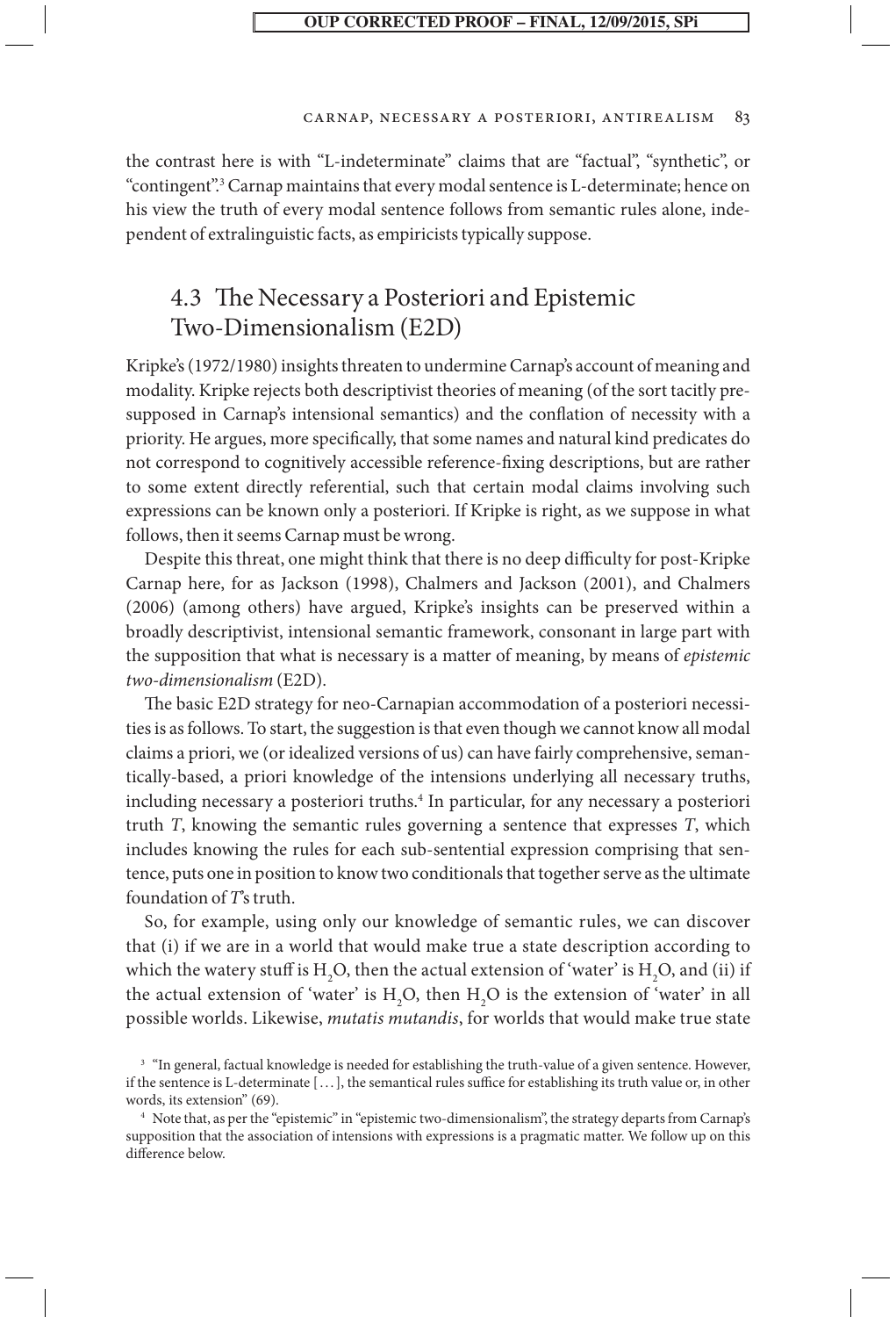descriptions according to which the watery stuff is other than  $\rm H_2O$ . According to E2D, then, all knowledge of modality is ultimately grounded in meaning, with semantically based a priori knowledge of conditionals providing the bridge from empirical contingencies (e.g., that the actual watery stuff is  $H_2O$ ) to a posteriori necessities (e.g., that water is necessarily  $H_2O$ ). On this picture, the only role for empirical investigation in modal knowledge lies in determining which world is (or which relevant non-modal facts are) actual; this fact (these facts) in hand, we can then discharge the antecedent of the relevant a priori conditionals, and gain access to the unconditional necessary truths.

The semantics at issue in E2D is two-dimensional in that many expressions, including those that figure in a posteriori necessities, have two interrelated intensions, associated with the two types of conditionals above. The *primary* intension of an expression  $E$  is a function that takes as input any state-description  $s$  (now representing a centered possible world, or scenario<sup>5</sup>), and delivers as output the extension  $E$  would have if  $s$ were actually true—hence, (i). The secondary intension for an expression  $E$  is a function that takes as input both the state-description s that is actually true (again, representing a centered world, or scenario), and any world  $w$ , and delivers as output the extension of  $E$  at  $w$ . We find it useful to introduce another intension: the generalized secondary intension for an expression E takes as input any (centered) state description s and any world  $w$ , and delivers as output the extension  $E$  would have at  $w$  if  $s$  were actual—hence, (ii). The E2D strategy presupposes that both primary intensions and generalized secondary intensions can be known a priori, on the basis of semantic competence alone. Hence, on this view, our semantically based knowledge of the primary and generalized secondary intensions for natural kind expressions provides an ultimate foundation for our knowledge of ordinary secondary intensions and corresponding a posteriori necessities, even though only experience can discharge the antecedent of conditionals such as (i).

This much a posteriority is arguably compatible with the empiricist tenet that modal claims are true in virtue of meaning—at least, we suppose here that this is correct. One could think of this supposition as regulating what we mean by 'grounds' when we say that semantically based knowledge grounds all modal knowledge. More generally, this much a posteriority is arguably compatible with our having, as is desirable independently of empiricism, significant access to the space of possibility, prior to the end of empirical inquiry.

#### 4.3.1 Carnap's intensional semantics and E2D

Does E2D in fact provide a suitably neo-Carnapian accommodation of a posteriori necessities? In order to answer this question, we need first to acknowledge and assess two potential "mismatches" between Carnap's semantics and E2D.

<sup>&</sup>lt;sup>5</sup> A centered world, or scenario, is effectively a world along with an indexical perspective, allowing for meaning to reflect, e.g., the facts "around here".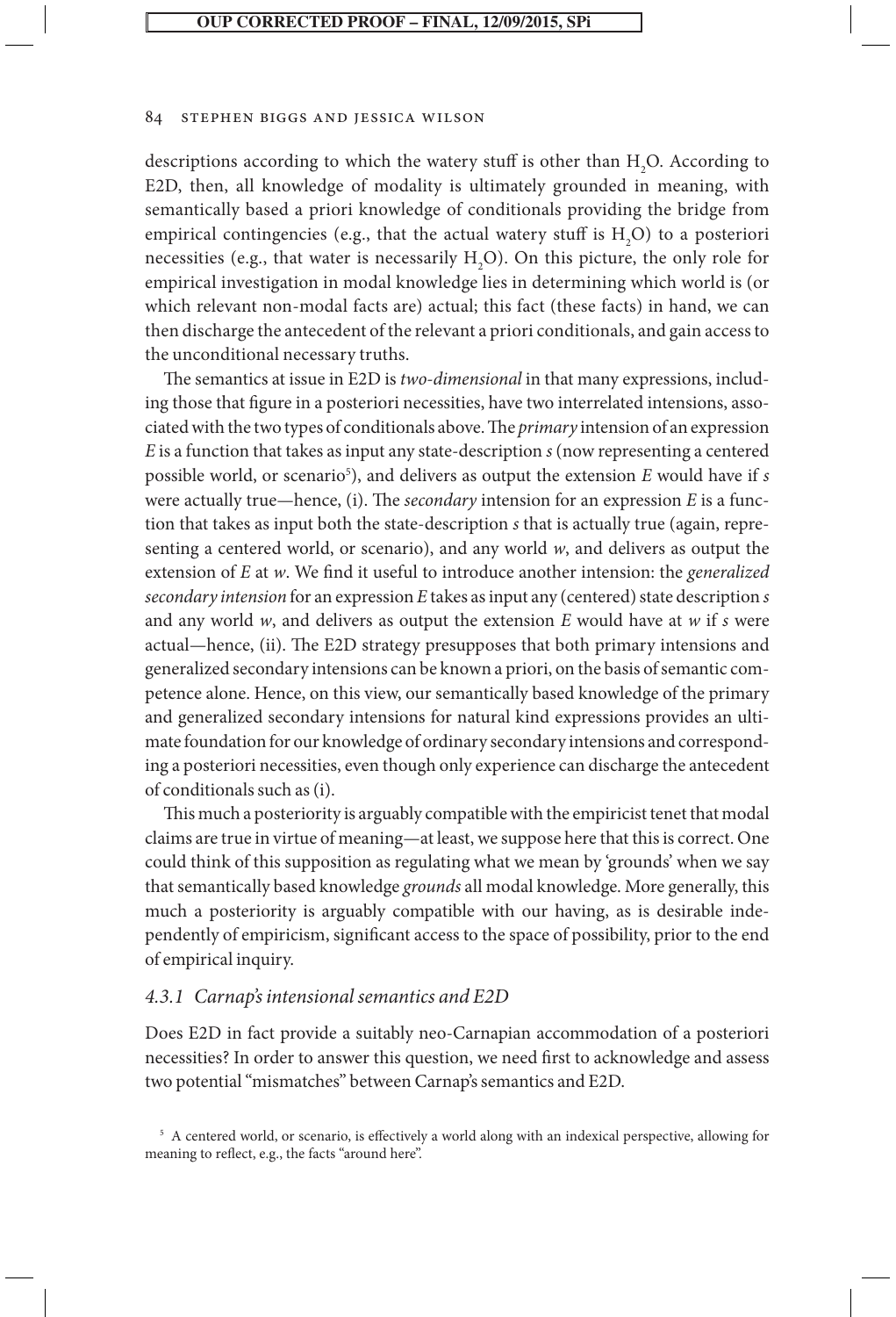The first pertains to Carnap's supposition that the association of intensions with expressions is a pragmatic rather than epistemic matter, in contrast with the epistemic interpretation associated with any version of E2D, which aims not just to conform to empiricism, but also to make generally desirable sense of our epistemic access to a suitably wide range of modal claims. Chalmers and others assume that taking the assignment of intensions to expressions to be an epistemic matter doesn't prevent the resulting semantics from being properly "Carnapian"; and in the text to follow we also take this for granted, in order to more directly consider the bearing of the E2D strategy on Carnap's metaphysical anti-realism. In Appendix A to this chapter, however, we consider Carnap's reasons for taking intensions to be pragmatically determined, and argue that they are uncompelling, and are moreover undermined by Kripke's results.

The second and more important potential mismatch, which will mainly concern us in what follows, is between Carnap's account of "explication" as the preferred methodology for identifying intensions, and the conceiving-based approach presupposed by Chalmers and Jackson (2001) in their more-or-less standard interpretation of E2D. In Section 4.4 we present these differing approaches to one's knowledge of intensions, highlighting the abductive nature of explication and Carnap's reasons for thinking that the distinctive features of abduction are needed to overcome the widespread "vagueness" of natural kind expressions/concepts; we then argue that an abductive approach is indeed required for this purpose. Correspondingly, we maintain that the most promising—and most Carnapian—implementation of the E2D strategy relies on abduction rather than conceiving as the preferred epistemology of intensions.

Perhaps the main concern with interpreting E2D in this fashion cites the supposition that the results of abduction are not a priori; in Section 4.5 we address this objection, arguing that the results of idealized abduction are reasonably seen as being a priori, and in particular, as being as a priori as the results of idealized conceiving. The results of Sections 4.4 and 4.5 then provide setup for the discussion, in Section 4.6, of how a suitably neo-Carnapian accommodation of the necessary a posteriori bears upon Carnap's metaphysical anti-realism.

# 4.4 Conceiving vs. Abduction as the Epistemology ofIntensions

Chalmers and Jackson interpret E2D as involving a conceiving-based epistemology of intensions, according to which the association of intensions with expressions can and should proceed by means of conceiving.

What is conceiving? Chalmers and Jackson take conceivability and a priority to go hand in hand, such that a sentence token is conceivable if and only if it is not ruled out a priori. Chalmers elaborates: "a sentence token is a priori when it expresses an a priori thought", where an a priori thought is one that "can be conclusively non-experientially justified on idealized rational reflection" (2006, 98); a thought is justified conclusively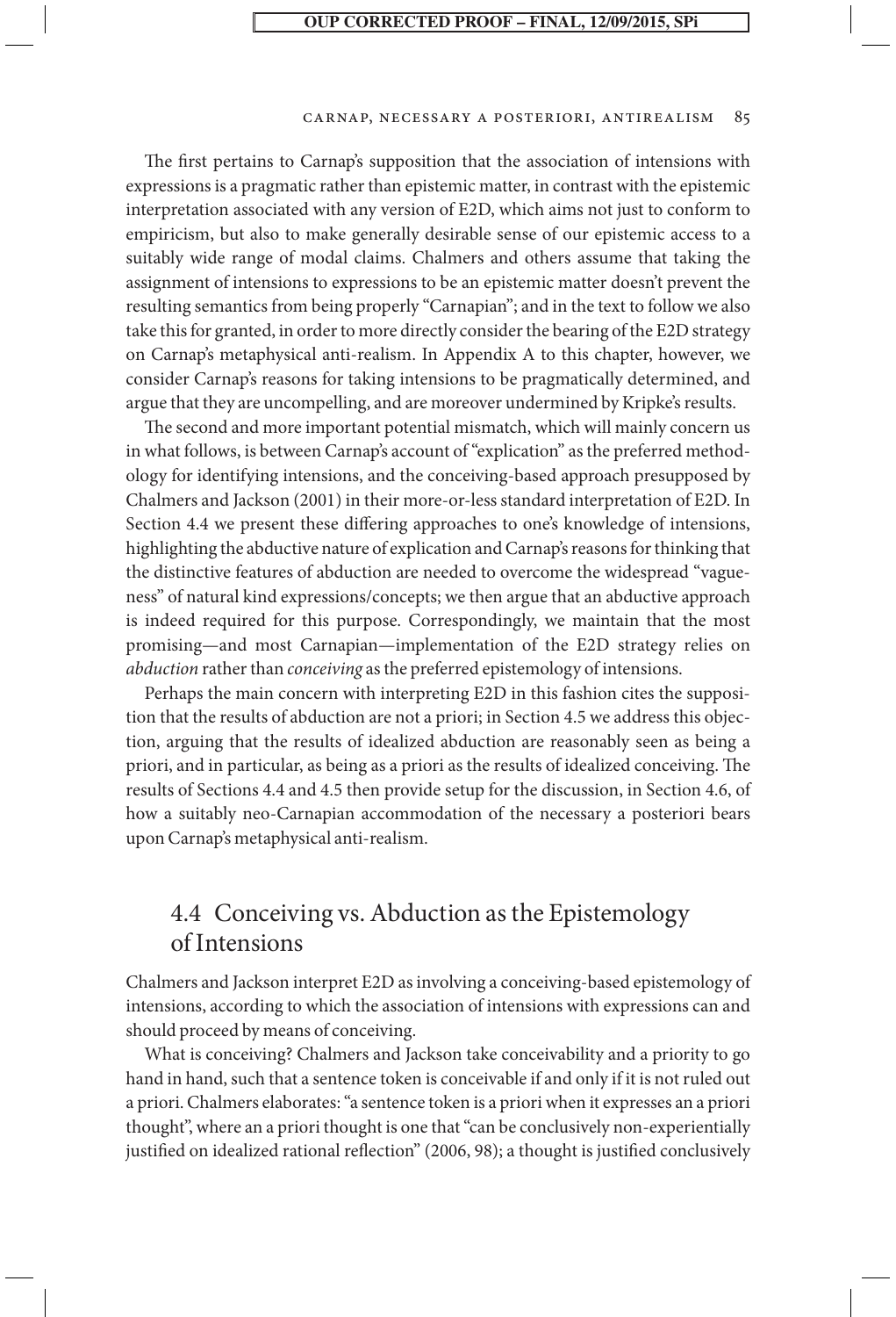if its actual justification ensures the truth of any sentence expressing it; and a thought is justified non-experientially if it is justified on the basis of idealized rational reflection alone. The reflection at issue is (suitably) idealized if any belief that it produces corresponds to a sentence that can be known by a hypothetical thinker who can entertain any scenario, possesses exactly the concepts and language that we possess, can know whatever can be known through rational reflection on the same, and can know nothing else. (Henceforth, such idealization is presumed.) So, a sentence token is conceivable if and only if the thought expressing its denial is not (conclusively) justified on the basis of rational reflection alone, and is inconceivable otherwise.

What is "rational reflection"? The rough answer in Chalmers and Jackson (2001) is that rational reflection is a process in which implicit conceptual analysis manifests as explicit judgments about the extensions of one's expressions at scenarios or scenarioworld pairs.<sup>6</sup> How does this process work? Most important for our purposes is that, in contrast to the method that Carnap prefers, Chalmers and Jackson are explicit that rational reflection excludes appeals to theoretical virtues (2001, 342).<sup>7</sup> They are less clear about the positive details, though the intended contrast with theoretical virtues, along with the supposition that the results of conceiving are "conclusive", suggests that the process involves some infallible analogue to perception or intuition, enabling one to deduce, see, or intuit the contents of and relations among concepts.

#### 4.4.1 Indeterminacy and conceiving

Why does Carnap reject a conceiving-based method of identifying intensions? Roughly, Carnap thinks both that many natural kind expressions are indeterminate,<sup>8</sup> and that conceiving cannot resolve this indeterminacy; these commitments in turn imply that conceiving cannot ground our access to a wide range of intensions and corresponding modal truths. Since we agree with Carnap, we will develop this position on his behalf. Specifically, we will argue that many natural kind expressions/concepts are indeterminate, and that attempts to overcome this indeterminacy by a conceiving-based epistemology of intensions fail; we will then explain why such failures render conceiving unsuited for purposes of implementing the E2D strategy, and more generally, unsuited for any intensional semantics aiming to ensure access to an appropriately wide range of modal truths.<sup>9</sup>

<sup>6</sup> We often cite Chalmers and Jackson's joint paper (2001), which explores conceptual analysis and reductive explanation, not two-dimensional semantics, because it clarifies issues related to E2D.

<sup>7</sup> See Biggs and Wilson (forthcoming) for discussion of and objections to Chalmers' and Jackson's reasons for thinking this.

<sup>8</sup> Carnap rather uses the term "vague", but we will follow common practice of using "indeterminacy" to refer to the general phenomenon, restricting "vagueness" to cases of indeterminacy involving sorites-susceptible expressions/concepts. The use of 'indeterminacy' here has nothing to do, of course, with Carnap's talk of 'L-indeterminate' (broadly contingent) statements.

<sup>9</sup> Following Carnap, we move freely from discussing expressions, which we take to have their standard interpretations, to discussing the concepts that they express; hence our use of 'expressions/concepts'.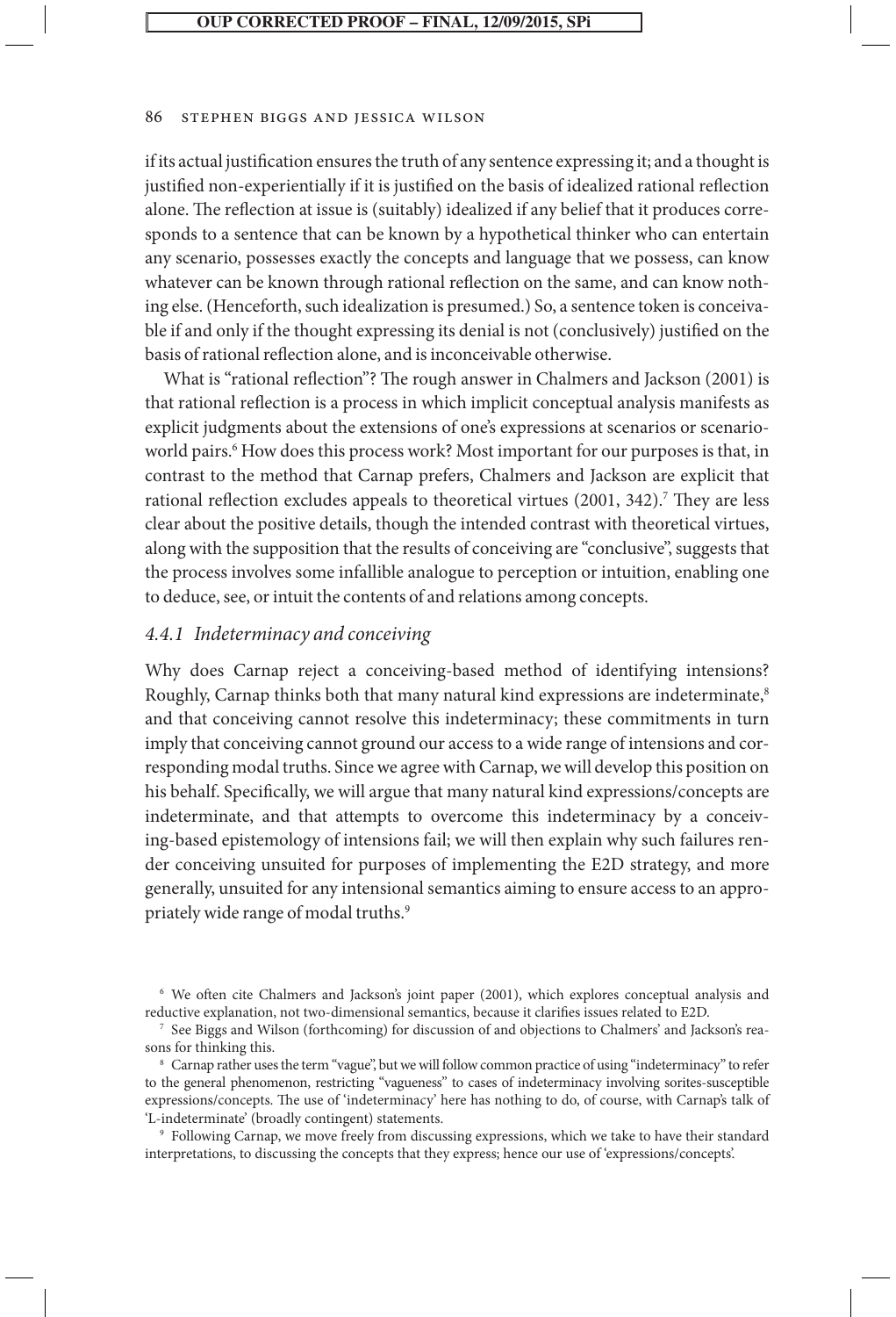We start with Mark Wilson's (1982, 2006) claim that many natural kind predicates are indeterminate.<sup>10</sup> The general idea behind Wilson's claim is that such indeterminacy is indicated by a seeming arbitrariness of application of natural kind predicates to new cases. To take his illustrative example, members of an isolated tribe might or might not include airplanes in the extension of 'bird', depending on whether they happen to first encounter an airplane overhead or on the ground. If whether 'bird' applies to the airplane depends on historical accident, then, Wilson plausibly claims, the full range of extensions of the expression is not antecedently determined.

The historical record supplies other cases where application of an expression reflects factors whose influence is not plausibly seen as antecedently encoded in the expression/ concept. 'Acid' initially was taken to refer to only oxygenated substances, but was later applied to HCl, for theoretical reasons now largely discarded; dispute remains over whether Newtonian uses of 'mass' apply in relativistic contexts; the decision to classify whales as mammals was a controversial affair; and there was a recent resolution declassifying Pluto as a planet. Ordering phenomena in Sorites series also suggest that arbitrary or extrinsic factors can influence predicate application; the breaking point in applications of 'blue', for example, may depend non-systematically both on where in the spectrum one starts and on psychological factors (cf., Raffman 1994). Summing up: sometimes the factors influencing predicate application will involve historical accident, as in Wilson's toy case; sometimes they will involve non-demonstrative reasoning, as for 'acid', 'mass', 'mammals', and 'planet'; sometimes they will involve variable psychological features. In all these sorts of situation, it appears that decisions to apply (or not) the predicate at issue depend on factors whose influence is not antecedently encoded in that predicate.11

To see the challenge that such widespread indeterminacy poses to E2D, suppose momentarily that every natural kind expression is partly, insuperably indeterminate. In that case, for any natural kind expression  $E$ , there is a state description at which we cannot identify the extension of E. As such, we can identify neither the primary intension nor the generalized secondary intension of  $E$ —since these take us to the extension of E at each state description, and state-description/world pair. But according to E2D, knowledge of these intensions grounds knowledge of modal truths, including truths involving natural kinds. Hence if every natural kind expression is partly, insuperably indeterminate, E2D cannot explain our access to modality.

The point can be made another way. The "core thesis" of E2D (Chalmers 2006a, §3.1) is that a sentence is a priori just in case its primary intension is true at every scenario;

<sup>&</sup>lt;sup>10</sup> Here we draw upon our discussion in (Biggs and Wilson, in progress *a*).

<sup>&</sup>lt;sup>11</sup> Distinguishing expressions and concepts for the moment: one might see such cases as suggesting that, while natural kind predicates determinately express a certain concept, many such concepts are indeterminate, in that they may not, in and of themselves, determine their application (or that of associated predicates) to the full range of scenarios; alternatively, one might see such cases as suggesting that it is indeterminate which of multiple completely determinate concepts a given natural kind predicate expresses. Either way, the difficulty to be next discussed will apply.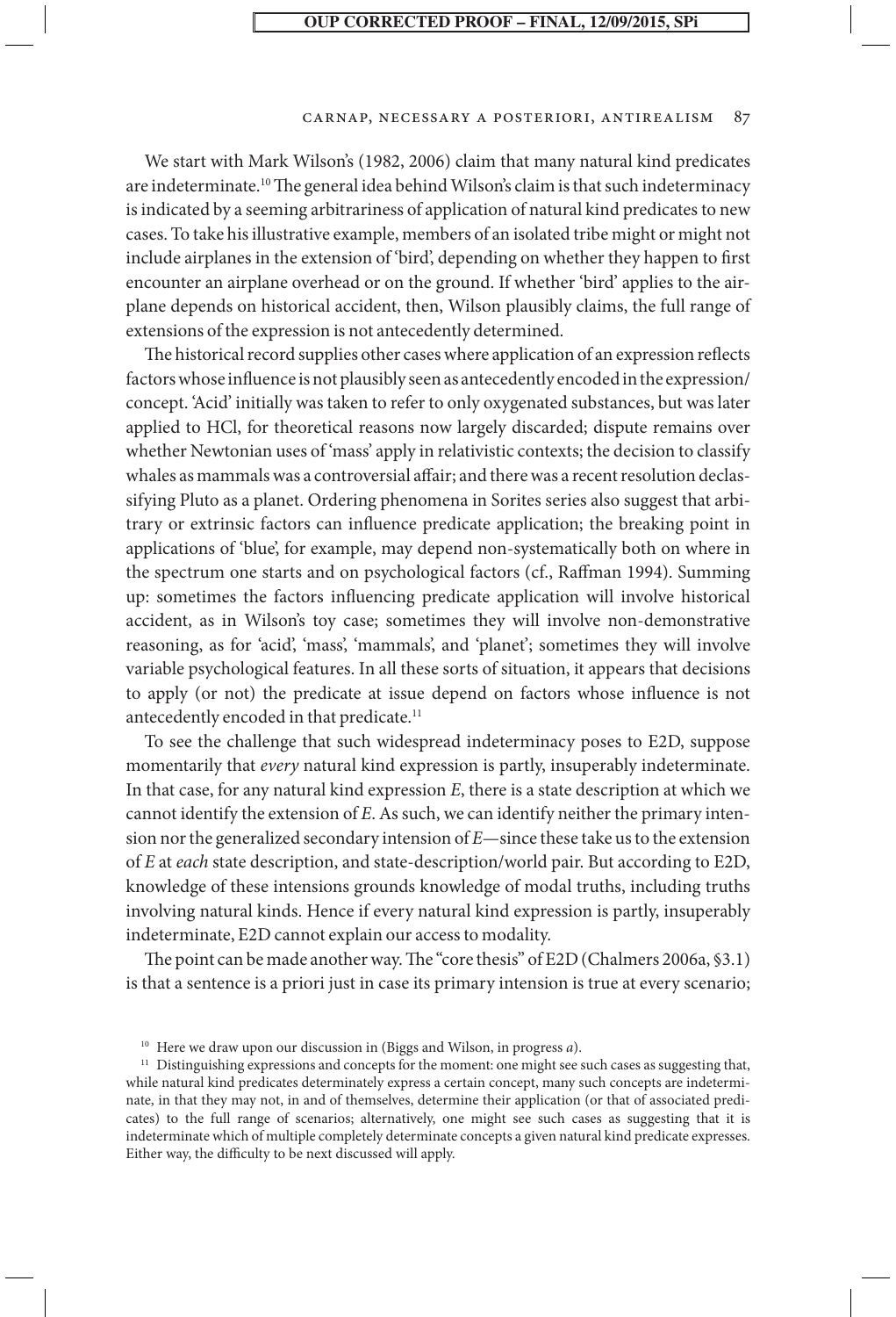this thesis in turn implies that a sentence is not a priori if its primary intension is insuperably indeterminate at even one scenario. It follows that if all natural kind expressions are partly, insuperably indeterminate, then no sentences are a priori, and thus, contrary to E2D, our knowledge of modal claims involving natural kinds cannot be grounded in semantically based, a priori knowledge of intensions.

To be sure, the claim that all natural kind terms are indeterminate is likely too strong. Even supposing some such terms are determinate, however, the moral of the previous discussion is that on E2D, the more insuperable indeterminacy there is, the fewer modal truths we are in position to know. As such, E2D's primary goal—of making sense of our having (in principle) knowledge of a wide range of modal truths, including those involving natural kinds, is incompatible with widespread, insuperable indeterminacy of natural kind expressions. Any significant degree of indeterminacy, then, poses a serious challenge to E2D, and to any intensional semantics with similar aims.

Chalmers claims, nonetheless, that such indeterminacy presents "no problem" for E2D:

There may of course be borderline cases in which it is indeterminate whether a concept would refer to a certain object if a given world turned out to be actual. This is no problem: we can allow indeterminacies in a primary intension, as we sometimes allow indeterminacies in reference in our own world. (1996, 364)

Chalmers is right that E2D can tolerate some indeterminacy, such that the primary intension of some expressions cannot be known a priori. But as above, E2D cannot both allow that indeterminacy is widespread, and explain our access to a wide range of modal truths.

Anticipating this difficulty, Chalmers suggests that conceivers can eliminate indeterminacy from primary intensions by foreseeing relevant accidents. For example, in re Wilson's toy case, Chalmers says that conceivers "might try to classify these two different scenarios [airplane first seen in the sky or on the ground, respectively] as different ways for the actual world to turn out, and therefore retain a fixed, detailed primary intension" (1996, 364). On this broadly supervaluationist strategy, the fully determinate primary intension of 'bird' includes planes in its extension if the tribe members first see a plane overhead but not if they first see it grounded. Either way, according to Chalmers, the indeterminacy is resolved.

Chalmers' suggestion has potential re Wilson's concerns only if a conceiver can foresee how intensions are sensitive to accidents. But as we see it, a deeper lesson of Wilson's case is that the influence of accidents cannot be foreseen. Determinism and such aside, there might be divergence of application even relative to the same historical facts; after all, there are any number of respects of dissimilarity between airplanes and birds, even when the former are in flight, and a minor difference in attention to these features (or even mood) might result in a different decision about whether 'bird' applies. We can register, post hoc, extensions resulting from whatever decision was in fact made; but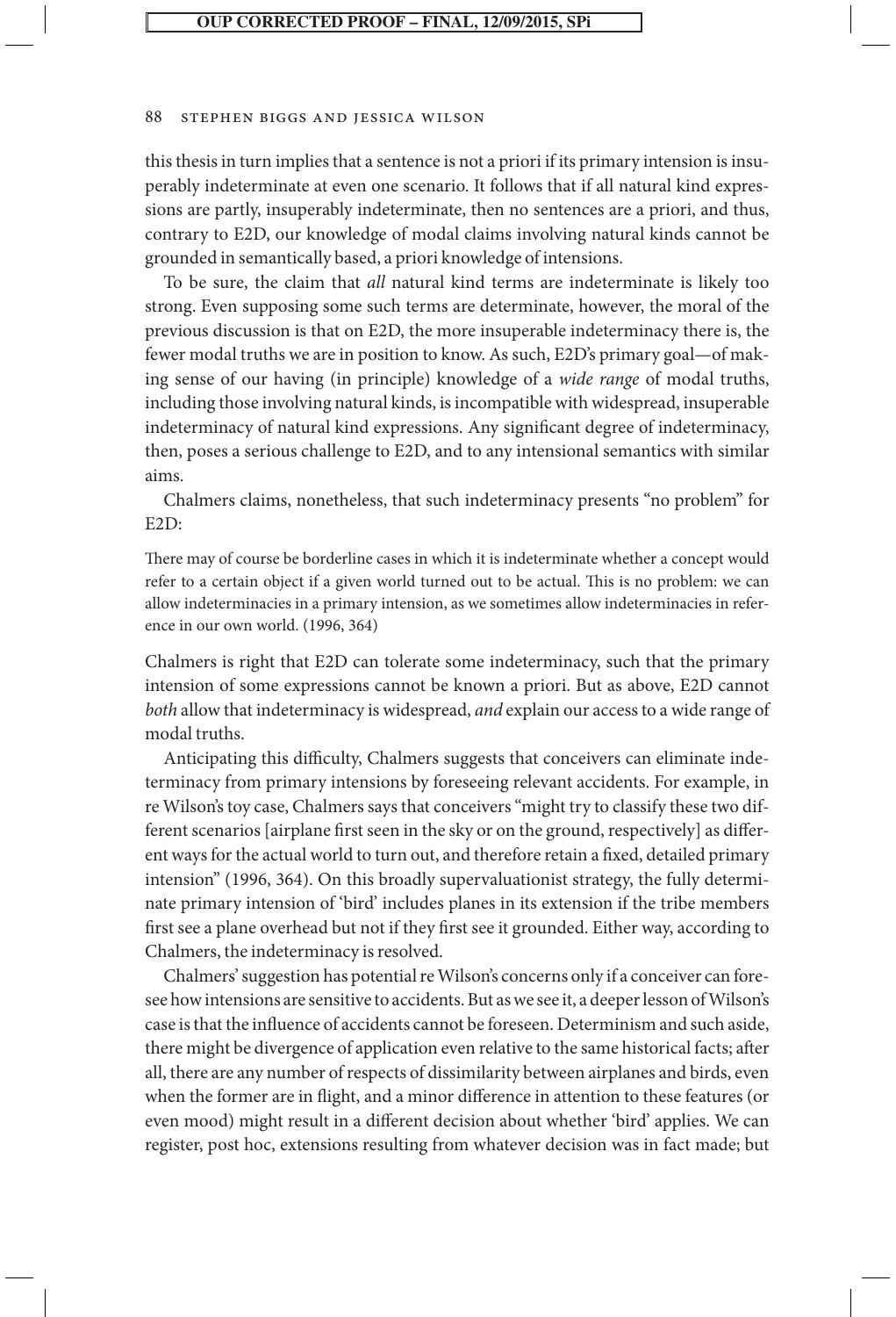why think that idealized conceivers would be in position to antecedently identify the corresponding extensions and intensions? Moreover, Chalmers' suggestion only addresses cases where historical accident influences decisions about extension. As above, other factors may similarly undermine the supposition that intensions are antecedently encoded in concepts, as when, for example, theoretical virtues enter into decisions about how to classify HCl, Newtonian mass, whales, and Pluto.<sup>12</sup>

In presupposing a conceiving-based epistemology, then, Chalmers and Jackson's version of E2D fails to be appropriately Carnapian, not just in ignoring Carnap's preferred method for identifying intensions, but also in failing to address the legitimate concerns about conceptual indeterminacy leading Carnap to that method—concerns that have only gained in support since Carnap's time. E2D understood as involving a conceiving-based epistemology cannot accommodate the necessary a posteriori, and thus fails to achieve its primary aim.13

#### 4.4.2 Carnap's abductive route to intensions

Does an intensional semantics that presupposes Carnap's preferred method fare better? We begin to answer this question by sketching his method, as found in his account of explication. Roughly, explication is "making more exact" (which Carnap understands as "replacing") a "vague or not quite exact concept" with a "newly constructed, more exact concept" (1947/1956, 7–8). Although explication is central to Carnap's semantics, Meaning and Necessity offers few details about the method, about how one makes a concept more exact or chooses an appropriate replacement. Instead, explication is there introduced through illustrative examples, as when Carnap offers L-truth as the result of explicating "logical or necessary or analytic truth" (1947/1950, 7).

In Logical Foundations of Probability (1950), Carnap provides the needed details, opening with a chapter on explication. He first reiterates what explication is:

The task of explication consists in transforming a given more or less inexact concept into an exact one or, rather, in replacing the first by the second. We call the given concept (or the term used for it) the explicandum, and the exact concept proposed to take the place of the first (or the term proposed for it) the *explicatum*. (italics in text, 1950, 3)<sup>14</sup>

 $12$  One should not take theoretical virtues to be built into intensions such that, e.g., if an appeal to fruitfulness pushes chemists to apply 'acid' to HCl at some scenario, then it follows that the intension of 'acid' includes that virtue, and gives it special importance. For building theoretical virtues into intensions radically multiplies associated concepts, requiring a distinct concept for each combination of virtues. Moreover, this implausible result has the implausible consequence that most if not all disagreement about the extension of one's expressions is non-substantive; see Biggs and Wilson in progress a for further discussion.

<sup>13</sup> These concerns about indeterminacy are not the only challenges for E2D. In Biggs and Wilson in progress a, we argue that a range of seemingly compelling objections to E2D, including those due to Byrne and Pryor (2006), Schroeter (e.g., 2004), and Block and Stalnaker (1999), only target E2D when implemented using a conceiving-based epistemology of intensions, and that given an abduction-based epistemology of intensions of the sort offered below, E2D can meet such challenges.

<sup>14</sup> Carnap cites Kant and Husserl as inspirations for his use of 'explication' (1950, 3): for Kant, judgments that affirm analyticities are 'explicative'; for Husserl, 'Explikat' are precisifications of confused, unarticulated senses. Carnap's take resembles Husserl's more closely than Kant's in that Kant thinks of explications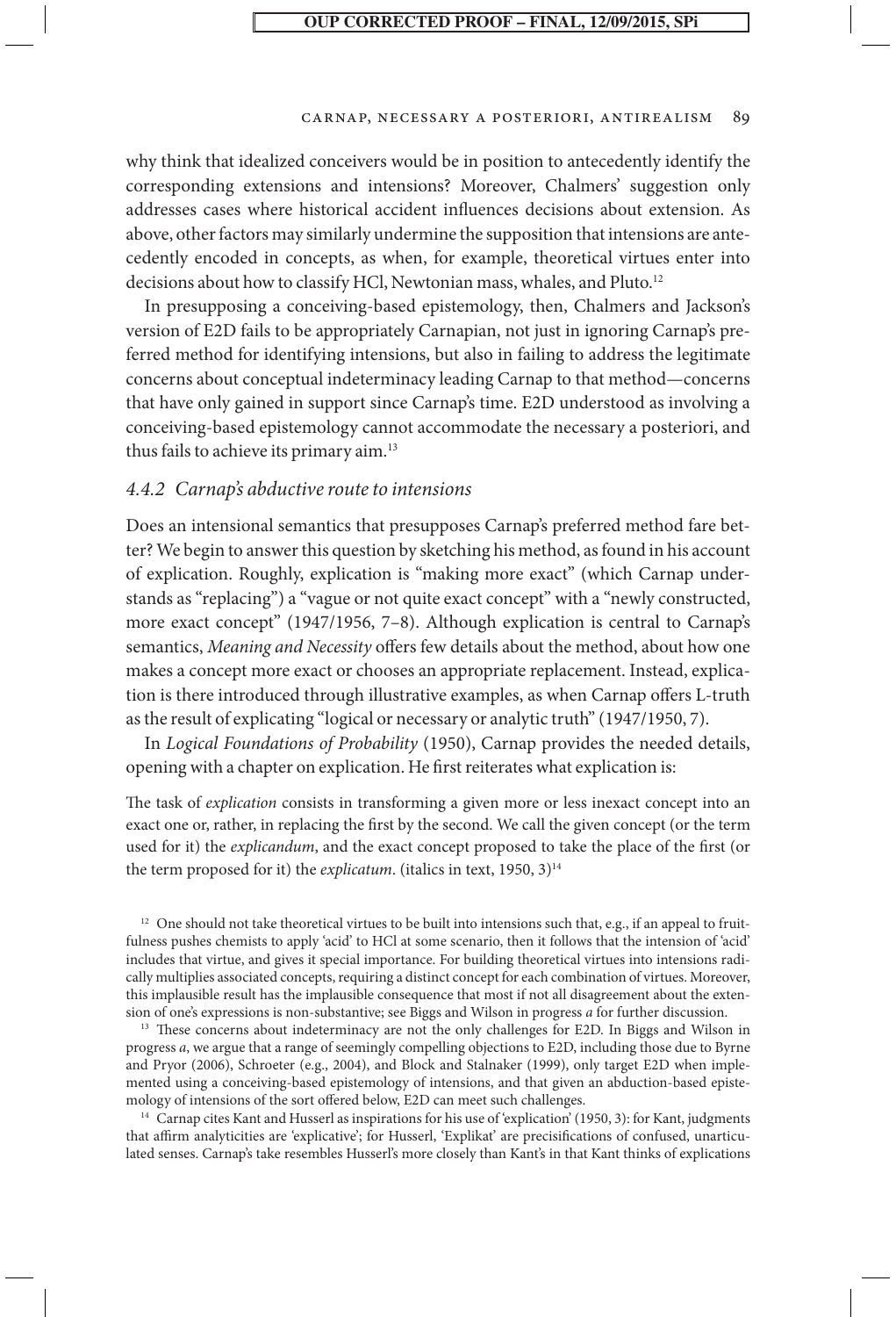Carnap then turns to how explication works or, equivalently, to what makes one explicatum for a given explicandum superior to another. He begins with four conditions that a "concept must fulfil... in order to be an adequate explicatum for a given explicandum: (1) similarity to the explicandum, (2) exactness, (3) fruitfulness, (4) simplicity" (1950, 5). Although Carnap offers (1)-(4) as mere conditions on adequacy, he treats them as criterial, so that for any explicandum  $D$  and any explicata  $T$  and  $T^*$ , if  $T$  is most similar to D, most exact, most fruitful, and most simple, then one should choose T over  $T^*$  as the explicatum for D. Taken together, then, these conditions constitute a method for choosing among competing intensions for a given concept. Of course, an explicatum may be superior to alternatives in one respect but inferior in another— $T$ may be most similar to  $D$  while  $T^*$  is most fruitful, for example. Accordingly, one needs a way to balance the competing criteria. Carnap provides a rough account, according to which fruitfulness is paramount.

On Carnap's account of explication, then, one chooses among competing intensions for a given expression (i.e., competing explicata for a given explicandum) by using theoretical virtues, balanced in a particular way. We take this method to be an instance of inference to the best explanation—that is, of abduction. Abduction, as we think of it, proceeds by assessing the extent to which a range of candidate theories satisfies the (perhaps competing) dictates of various theoretical virtues—parsimony, comprehensiveness, fruitfulness, and so on. To use abduction when deciding among competing theories is to choose the theory (explanans, explicatum) that best explains some target (explanandum, explicandum), where underlying theoretical virtues, appropriately balanced, determine how theories are ranked. Accordingly, Carnap offers an abductionbased method for identifying intensions.

How can abduction, so characterized, help one choose among competing intensions? Answering this question requires identifying the theories and targets at issue, and then showing how appealing to theoretical virtues can help one choose among those theories.

We take theories of intensions to be the candidate intensions themselves, i.e., the competing explicata. Candidate primary intensions for 'water', for example, might hold that, in scenarios considered as actual, 'water' refers to, respectively, (i) the basis of life; (ii) the watery stuff; (iii)  $\rm H_2O$ . These theories might aim to explain, among other things, what we would take the extension of 'water' to be if the actual world had turned out to be one where the watery stuff was perfectly coincident with XYZ rather than H2 O. How might theoretical virtues enter into ranking these theories of the primary intension of 'water'? Most saliently, the theory in (iii) is in one respect less explanatorily

as merely decomposing explicanda, as identifying the predicates already contained therein, while Husserl thinks of explications as (potentially) extending beyond explicanda, albeit in a principled way. Carnap also suggests that his use of 'explication', 'explicandum', and 'explicata' resemble Langford's use of 'analysis', 'analysandum', and 'analysans'; that his views on explication resemble Moore's views on analysis, as articulated by Schillp; and that his thinking about explication resembles Naess' thinking about 'precisation' (8). Beaney (2004) suggests that Frege's views on analysis also may have (perhaps indirectly) influenced Carnap.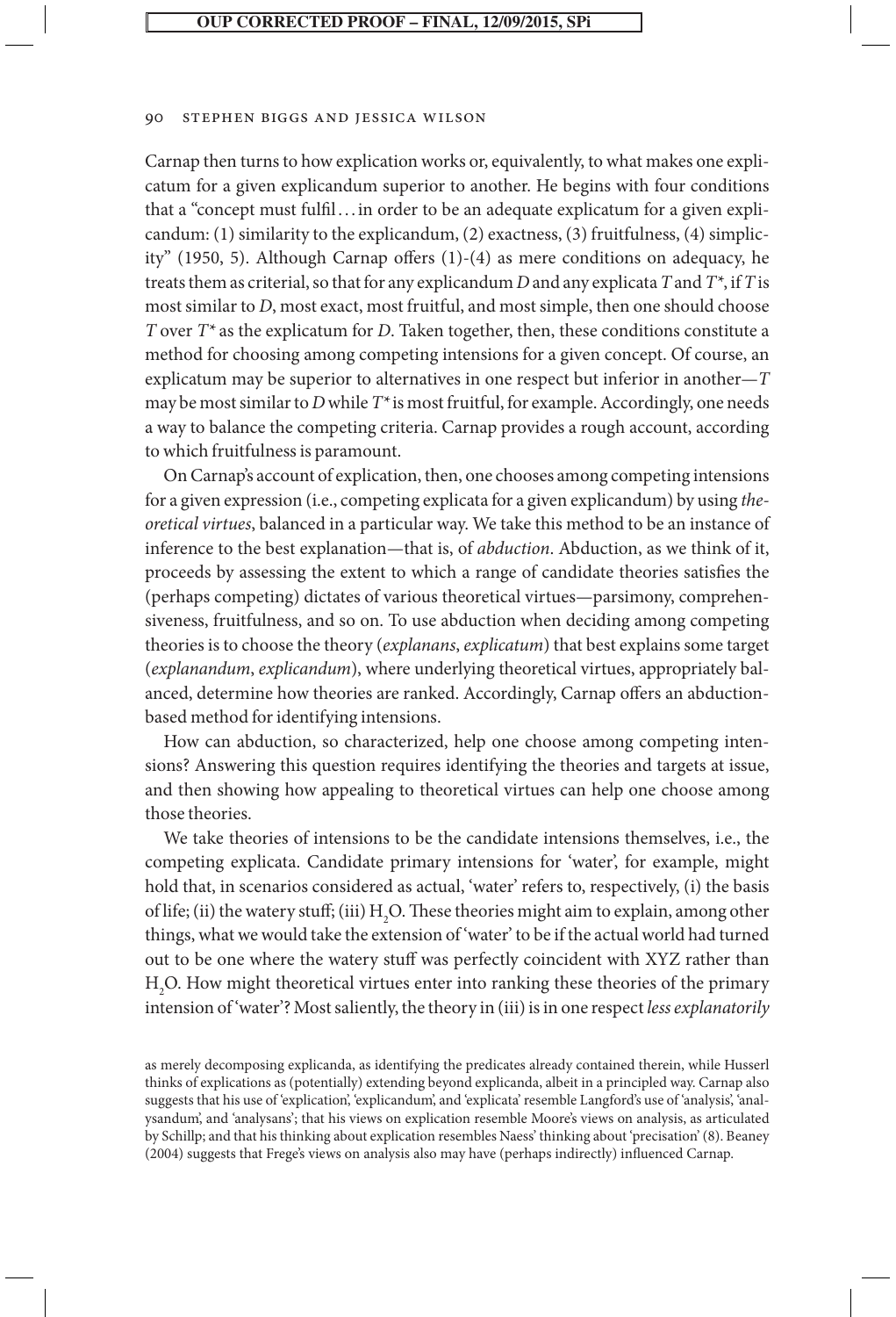comprehensive than its competitors, since it cannot explain the thoughts of those contemplating hypothetical scenarios, or the actions of those in hypothetical scenarios, in which the watery stuff is/is coincident with any substance other than  $\rm H_2O$ .

Similarly, we take theories of generalized secondary intensions to be the candidate intensions themselves. The candidate secondary intensions of 'water', for example, might express that, in any world considered as counterfactual relative to an " $\rm H_2O$ scenario" considered as actual, 'water' refers to, respectively, (i) the basis of life; (ii) the watery stuff; (iii)  $H_2O$ . These theories might aim to explain, among other things, that the actual extensions of 'water' and ' $H_2O$ ' perfectly coincide. How might theoretical virtues enter into ranking these theories? Plausibly, the theory at issue in (iii), in identifying the secondary intensions of 'water' and ' $H_2O$ ', explains the perfect coincidence of the actual extensions of these expressions in a more ontologically parsimonious way than its competitors.15

An abduction-based method for identifying intensions, then, provides a basis for choosing among competing intensions, no less than a conceiving-based method.16

### 4.4.3 The widespread indeterminacy of natural kind expressions, and the need for abduction

An abduction-based method, moreover, succeeds where a conceiving-based method fails, in overcoming conceptual indeterminacy. Consider Wilson's toy case. When deciding how to apply an expression in a given scenario, abductors can consider not only historical accident and psychological variability, but also any non-demonstrative rational considerations that might push one way or another, for theoretical virtues can encode any such considerations. Accordingly, abduction, unlike conceiving, is potentially productive. Consequently, abductors need not rely, post hoc, on historical or other facts along the way to identifying intensions, but may consider, even independent of such facts, what decisions would or should be made, through the proper use of abduction. More broadly, since abduction can rationally transcend what expressions antecedently encode, an abduction-based method has the potential to overcome each of the varieties of indeterminacy discussed earlier, extending applications of natural

<sup>15</sup> In developing an abduction-based modal epistemology, Biggs (2011) considers how claims about necessity and contingency provide (better or worse) explanations of various facts. That work transfers readily to the present discussion. Importantly, the above sketch leaves open which virtues are at issue, and how they should be balanced. We leave these details open both because one can see how abduction can resolve indeterminacy without entering into such details, and because no specific set of virtues or way of balancing is uncontroversial. Such flexibility, in our view, is a feature, not a bug, of this method. For more on abduction, see Lipton (1991/2004).

<sup>16</sup> Lavers (this volume) also offers a detailed discussion of explication, in the course of arguing that Carnap's support for ontological relativism in "Empiricism, Semantics, and Ontology" turns on the claim that neither 'truth' nor 'reference' has a unique explication. Kraut (this volume) also discusses explication as "a meaning analysis or a reductive account of truth conditions", intimating that it is, "content-preserving" (p. 37). As we note in Appendix A, Carnap initially suggests that explication needn't be content-preserving, but in his reply to Strawson he is ambivalent about how content-preserving explication must be.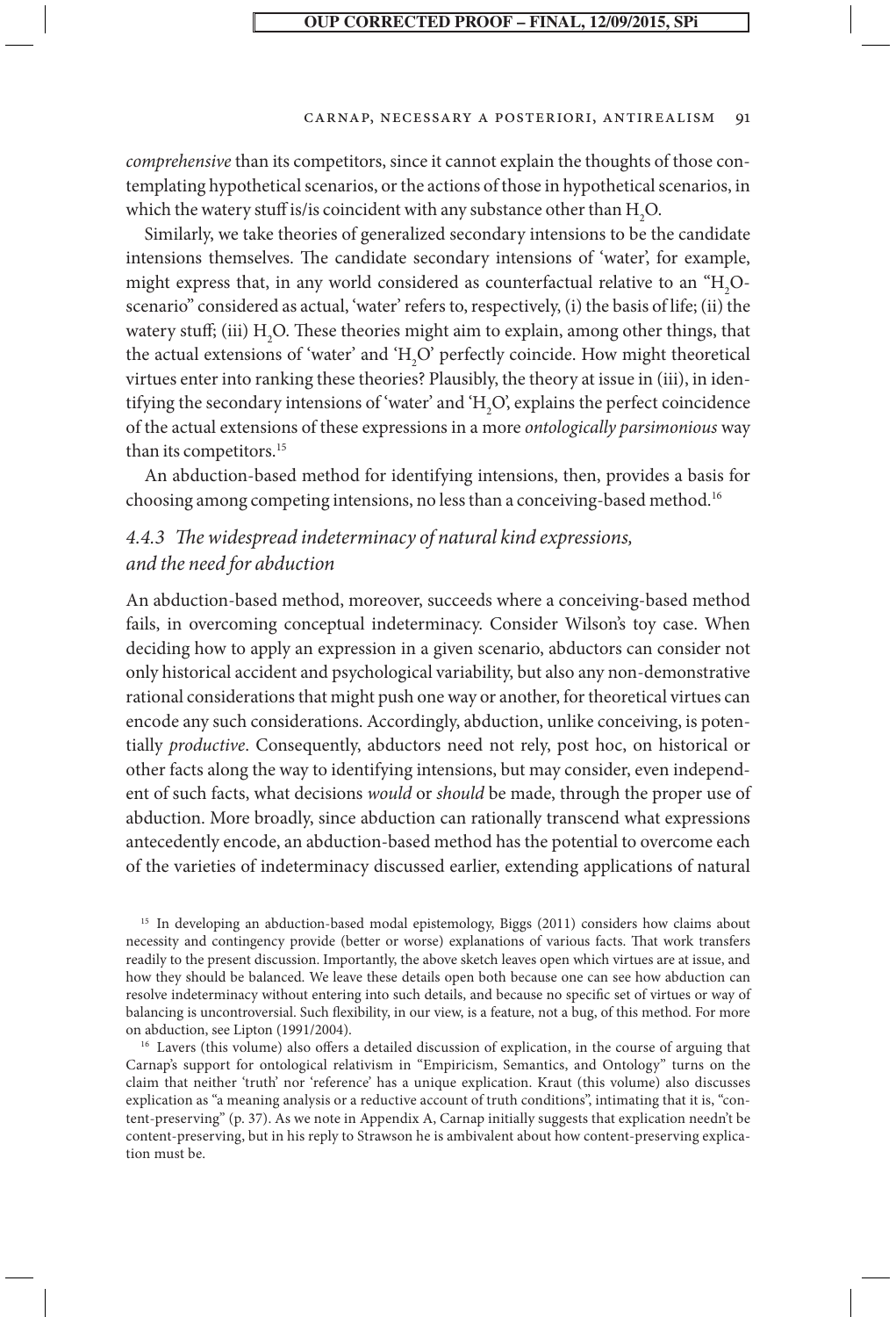kind expressions to new scenarios, on ultimately rational grounds. While more could be said about this issue, we suspect that similar considerations drove Carnap's preference for an abduction-based method, and as such we anticipate that he would, and neo-Carnapians should, find these considerations compelling.

Let's sum up the results thus far. The initial question that concerns us is whether knowledge of necessary a posteriori truths can be accommodated within a broadly Carnapian framework on which modal claims are true in virtue of semantical rules, known a priori. The E2D strategy seems well-suited for this purpose, but the usual understanding of this strategy, as relying on a conceiving-based epistemology of intensions, is at odds with Carnap's explication-based means of identifying intensions, and in any case is moreover unable to overcome the conceptual indeterminacy that motivated Carnap's reliance on explication in the first place. If, however, the E2D strategy is implemented using an abduction-based epistemology of intensions, such indeterminacy can be overcome, in a way consonant with Carnap's explication-based approach. So far, so good, then, for a neo-Carnapian treatment of the necessary a posteriori.

### 4.5 The A Priori Status of the Products of Abductive Deliberation

Perhaps the most pressing objection to the suggestion that a properly Carnapian version of E2D should appeal to an abductive rather than a conceiving-based epistemology of intensions is that E2D requires that our access to intensions be a priori; but, it is claimed, the results of abductive deliberation are a posteriori. We reply, perhaps surprisingly, that the results of abduction are appropriately a priori.<sup>17</sup>

What makes knowledge a priori? To start, note that experience can play four different roles in knowledge formation. Say one knows that  $p$ . Then...

- 1. Experience might play a role in acquiring the concepts that are required to think  $p$ .
- 2. Experience might play a role in knowing the evidence that is required to know that p.
- 3. Experience might play a role in knowing that the inferential procedures deployed in coming to know that  $p$  are epistemically significant (i.e., have justificatory force).
- 4. Experience might play a role in acquiring/coming-to-use those procedures.

If knowing that  $p$  does not involve experience's playing any of the roles in  $1-4$ , then that knowledge would be a priori. But can knowledge be a priori even if experience plays an inescapable role along some of 1–4?

<sup>&</sup>lt;sup>17</sup> In (Biggs and Wilson forthcoming) we additionally consider an objection according to which Chalmers and Jackson's reason for excluding theoretical virtues from conceiving undermines an abduction-based epistemology of intensions; we reply that their assessment rests on a misunderstanding of what theoretical virtues are, and thus, does not threaten an abduction-based epistemology of intensions.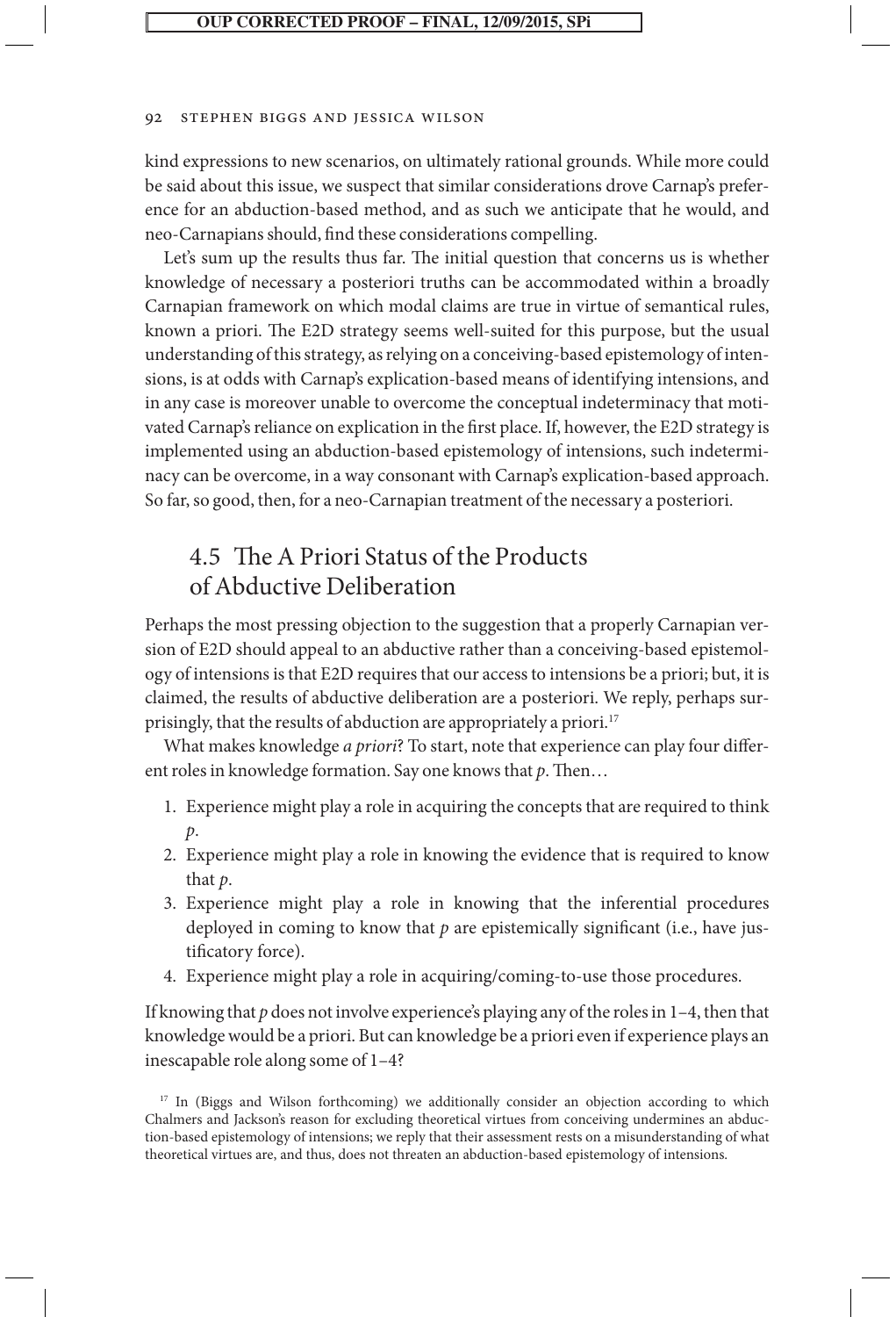Let's first consider how advocates of a conceiving-based epistemology answer this question. In re 1: advocates of a conceiving-based epistemology follow the crowd in allowing that knowledge can be a priori even if experience is needed to acquire relevant concepts. For example, knowledge that bachelors are unmarried can be a priori even if experience must play a role in acquiring concepts expressed by 'bachelor' and 'male'. In re 2: advocates of a conceiving-based epistemology maintain that knowledge that  $p$  is a posteriori if experience must play a role in acquiring the evidence required to know  $p$ . For example, knowledge that water is necessarily  $\mathrm{H}_{2}\mathrm{O}$  is a posteriori, since experience plays an inescapable role in knowing that the watery stuff is actually  $\rm H_2O$ . That said, advocates of a conceiving-based epistemology maintain, as per the discussion in S2, that such a posteriori knowledge is largely "grounded in the a priori": while one cannot know that 'water' refers to  $H_2O$  in all possible worlds without learning through experience that water is actually  $\rm H_2O$ , nonetheless the conditional claim that *if* water is actually  $H_2O$ , then it is necessarily so, falls out of relevant intensions which are known a priori.

In re 3: advocates of a conceiving-based epistemology maintain that knowledge that  $p$ is a posteriori if experience plays a role in establishing that the procedures deployed in coming to know that  $p$  are epistemically significant, and they deny that experience is needed in order to establish the epistemic significance of conceiving. In re 4: advocates of a conceiving-based epistemology do not, so far as we can tell, explicitly address whether experience plays a role in learning how to conceive. That said, it would not be surprising if experience does play an important role in learning to conceive—as we all know, our students often need encouragement to think in an appropriately imaginative way about what is possible rather than about (just) what is actual. In any case, that advocates of a conceiving-based epistemology do not explicitly come down against experience playing this role itself suggests that even if it does, they would (reasonably, we think) not take this to undermine their claim that the products of conceiving are a priori.

How do advocates of an abductive epistemology of intensions—how do we—view the bearing of roles 1–4 on a priority? To start, we take exactly the same stance on 1 and 2 as do advocates of a conceiving-based epistemology. In re 1: we maintain that knowledge can be a priori even if experience is needed to acquire relevant concepts. In re 2: we maintain that knowledge is a posteriori if experience must play a role in acquiring the evidence required to know it, although some such knowledge—in particular, knowledge of a posteriori necessities—is nonetheless largely grounded in the a priori.

We also agree with advocates of a conceiving-based epistemology in re 3: we maintain that knowledge that  $p$  is a posteriori if experience plays a role in establishing that the procedures deployed in coming to know that  $p$  are epistemically significant. So, given our advocacy of an abductive epistemology of intensions, we must accept that the epistemic significance of abduction and underlying theoretical virtues can be established a priori.

While this claim is uncommon, we think there is good reason to accept it, on the broadly transcendental ground that the epistemic significance of abduction is a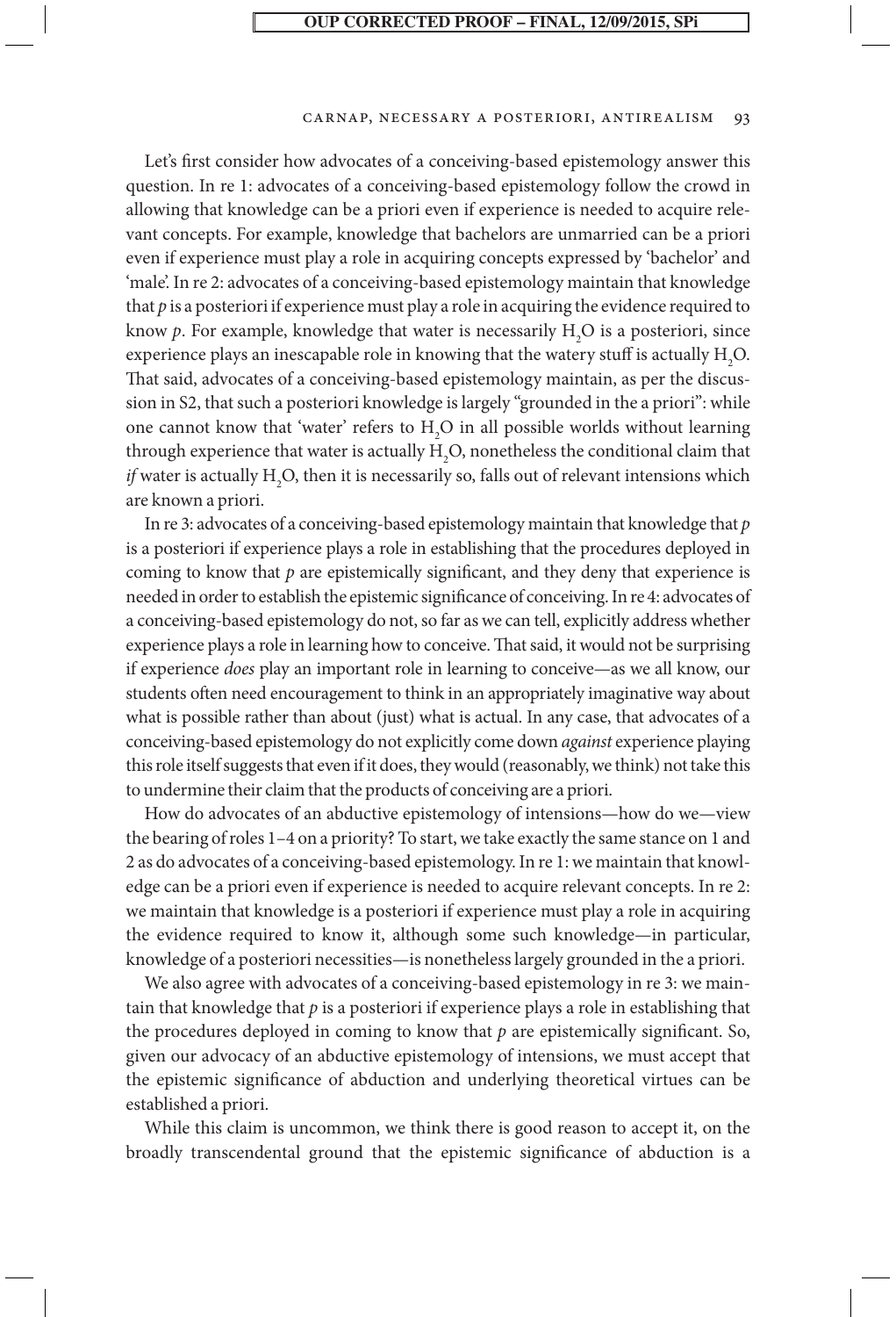necessary precondition for the possibility of right reasoning. The transcendental claim is motivated, in turn, by its being the case that the choice of a theory  $T^*$  over a competing theory T scoring at least as well, and in some cases better, on every theoretical virtue, would clearly be *irrational*. So, for example, the choice of a theory  $T^*$  over a competing theory  $T$ , where  $T^*$  and  $T$  score equally well on all theoretical virtues *except* that  $T^*$  is more convoluted than  $T$ , would clearly be irrational. Moreover, such a choice would be irrational no matter what the world was like. It is correspondingly impossible to think of right reasoning as proceeding via a principle that, other things being equal, one should choose the most convoluted theory; and similarly for other counter-abductive principles. Hence we can know a priori that "counter-abduction" isn't epistemically significant. Similarly, the choice of a theory  $T$  that does as well as and sometimes better than its competitors, on every theoretical virtue, would clearly be rational—and such a choice would be rational no matter what the world was like. Hence we can know a priori that abduction and underlying theoretical virtues are epistemically significant.<sup>18</sup>

We think, though not everyone may follow us in this, that the above asymmetry is illuminated by the broadly transcendental supposition that both abduction and underlying theoretical virtues are constitutive of human reasoning—are as core to right thinking as principles of logical inference (c Kant 1781/1998)—so that the epistemic significance of abduction and underlying theoretical virtues is a necessary precondition for the possibility of human reasoning. The claim that abductive inference is constitutive of human reasoning is, moreover, independently plausible, in being supported by considerations from cognitive psychology (Gelman and Markham 1986; Feeney and Heit 2007).19 We will address an objection to our claim that experience is not needed to establish the epistemic status of abduction shortly, but we take it that, antecedent to down-the-line objections, the previous considerations serve as reasonable prima facie motivation for our position on 3.

Finally, in re 4: we maintain, as advocates of a conceiving-based epistemology may do, that even if some experience is required in order to acquire or apply the inferential process at issue, this need not impugn the status as a priori of the deliverances of the process. To be sure, there is a difference with a conceiving-based epistemology here, since notwithstanding that we are natural born abductors (as per Gelman and Markham 1986; Feeney and Heit 2007), experience can surely tweak parameters associated with abductive principles, as it can affect the sample size one requires for inductive generalization. But, importantly, such tweaking is compatible with

<sup>18</sup> One might object that it would or could be rational to choose the most convoluted theory in any world where convoluted theories tend to be true. In Biggs and Wilson (in progress b), we address this objection, arguing that it rests on a mistake, in failing to distinguish facts from normative epistemic principles.

<sup>19</sup> These considerations also indicate that the sense of 'transcendental' at issue here is compatible with a naturalist worldview, according to which philosophical investigations are broadly continuous with those of the sciences. See also the analogy to the principles and parameters account of grammar, to be shortly discussed.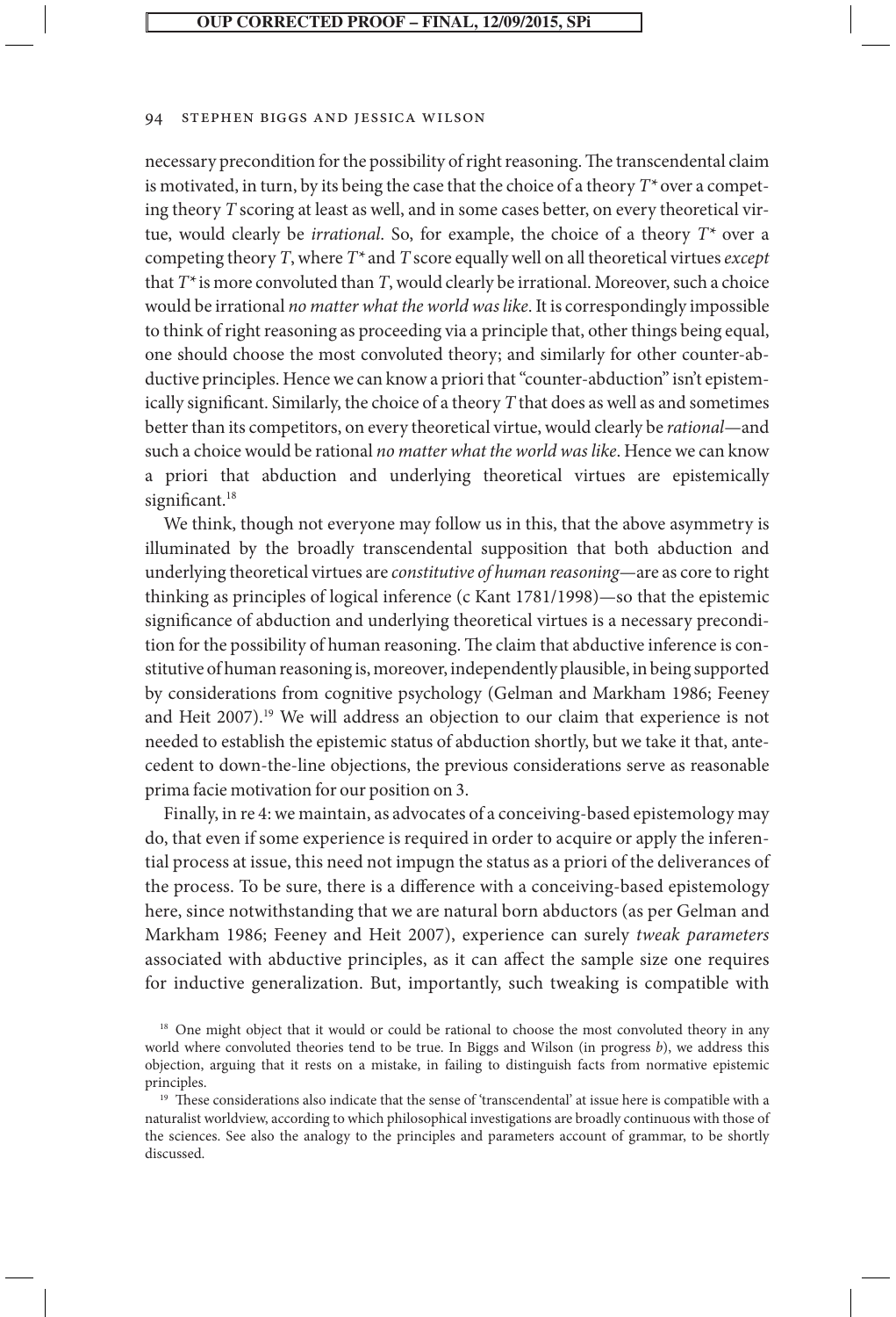abduction's being an innate, and indeed necessary, component of our rational cognitive economy.

Compare the principles and parameters approach to grammar (cf. Chomsky and Lasnik 1993), according to which experience can tweak the parameters of an innate grammar. In the latter case, the role played by experience involves giving broadly contingent content to parameters in grammatical structures that are in the relevant sense necessary, in being determined independently of experience and common to all speakers of anything we would recognize as language. Similarly, in the case of abduction, the role played by experience involves giving broadly contingent content to parameters in epistemic structures that are in the relevant sense necessary, in being determined independently of experience, and common to all thinkers engaging in anything we would recognize as right reasoning. Closer to home, we see the role played by experience in tweaking abductive parameters as relevantly like that played in the acquiring of concepts: in both cases, experience fills in certain aspects of the content needed to engage in epistemic deliberation, without undermining the broadly formal or structural reasons (such as those we gave above for abduction and associated theoretical virtues, in re 3) for thinking that the products of such deliberation are a priori. We thus maintain that even if experience plays a role in re 4, this does not prevent the products of abduction from being a priori.20

Summing up: the deliverances of an abduction-based epistemology are reasonably taken to be a priori, and, moreover, are reasonably taken to be as a priori as the deliverances of a conceiving-based epistemology. If conceiving can deliver a priori knowledge of intensions, then so can abduction.21

<sup>20</sup> Williamson (2007) agrees that applying concepts to hypothetical cases in order to identify their extensions at various scenarios is part of a central method of philosophical theorizing. He is less inclined than we are, however, to think of knowledge that the results from deploying that method as a priori, on grounds that experience plays an ineliminable role in learning how to apply concepts to scenarios. As per our discussion of role 4, however, we think that even if experience does play such a role, this role is irrelevant to the a priority of knowledge acquired by using those methods. It is moreover worth noting that Williamson and we agree about the big picture, even if we disagree about details. He claims that "we must focus on the ways in which that knowledge [obtained by consideration of hypothetical scenarios] differs from both the stereotype of a priori knowledge and from the stereotype of a posteriori knowledge" (190). Our discussion of 1–4 does what Williamson prescribes; namely, it addresses the ways in which knowledge acquired through consideration of hypothetical scenarios is a priori and ways in which such knowledge is a posteriori.

<sup>21</sup> Eklund (this volume) expresses sympathy with the claim that abduction is relevantly a priori, criticizing Hirsh (2009) and Hawthorne (2009) for presupposing that speculative, theoretical reasoning, including (for example) appeals to simplicity, delivers only a posteriori justification. Here we register that while Hirsh clearly presupposes that such reasoning delivers only a posteriori justification, Hawthorne may not. Hawthorne (2009) aims to show, against Hirsch, that metaphysicians' methods of belief formation are often on all fours with scientists' methods. This equity claim is consistent with metaphysicians' methods delivering a priori justification, provided that the relevant methods of scientists can do so. And elsewhere, Hawthorne expresses sympathy for the view that abduction can deliver a priori justification for belief in conditionals the antecedent of which describes an "experiential life history", and the consequent of which is whichever theory best explains some aspect of that life history (2002, 252); he also maintains that these conditionals are central to knowing metaphysical claims. For further discussion of the a priority of abduction, including how Hawthorne's view bears on this issue, see Biggs and Wilson (in progress b).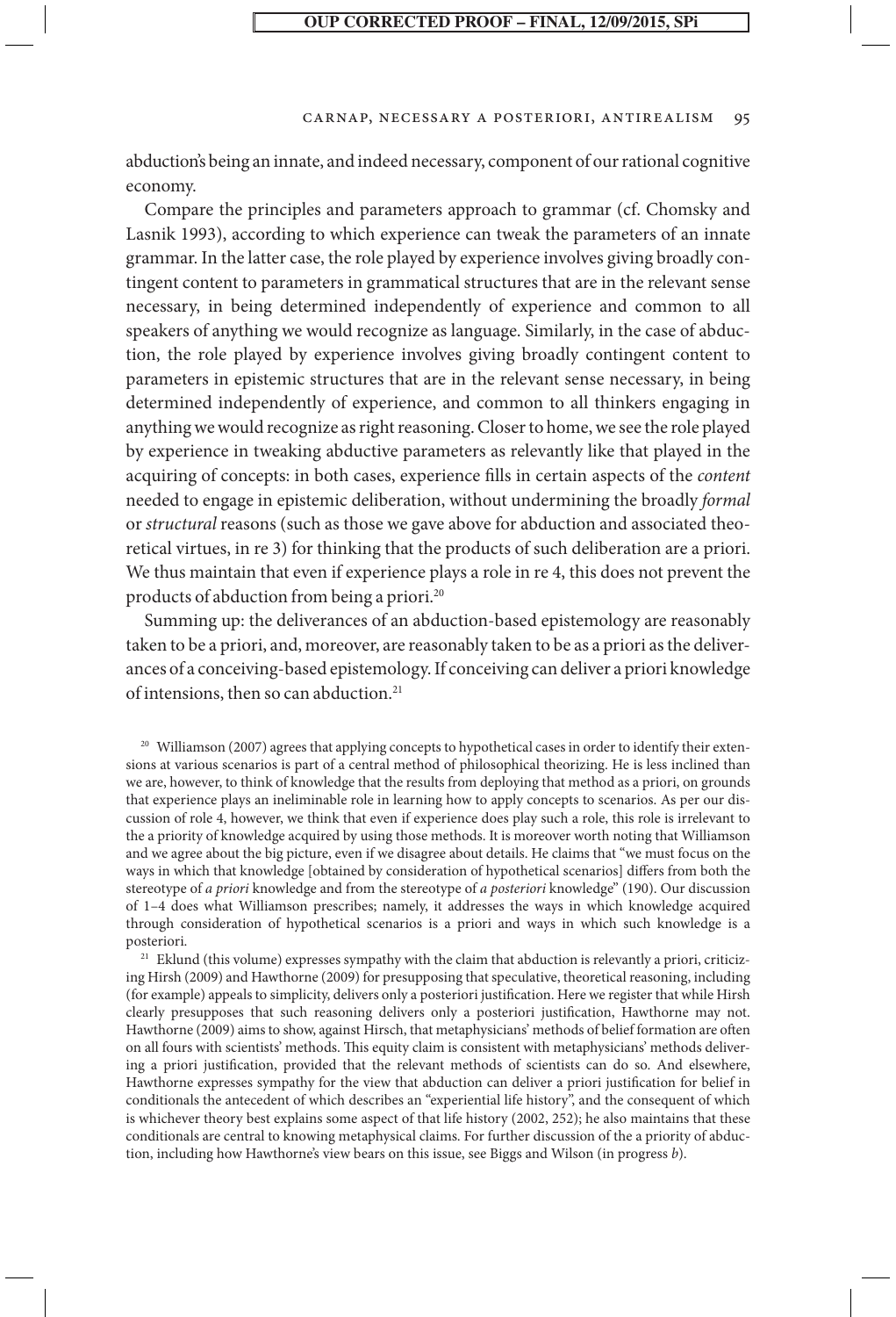# 4.6 The Undermining of Carnap's Metaphysical Anti-realism

We have so far argued that a properly neo-Carnapian treatment of a posteriori necessities can implement the E2D strategy, understood as relying on an abductive epistemology of intensions. Call the E2D strategy, so understood, 'abductive two-dimensionalism'. Does a shift to abductive two-dimensionalism, as providing a new route to the a priori identification of necessary truths, have ramifications for other aspects of Carnap's philosophy? Yes. Most strikingly, it undermines Carnap's metaphysical anti-realism.

In 'Empiricism, Semantics, and Ontology', Carnap distinguishes two kinds of ontological question (or claim), expressible by appeal to the notion of a linguistic framework—a language with semantic rules sufficient for engaging in verificationistically acceptable discourse. On Carnap's account, the numbers framework, for example, is partly constituted by rules for proof-theoretically (analytically) confirming the existence of numbers (5, primes over 100, etc.), and the physical object framework is partly constituted by rules for empirically (synthetically) confirming the existence of physical objects (tables, electrons, etc.). Carnap's distinction between kinds of ontological questions is then cashed as a distinction between questions asked either 'internal' to some framework, or 'external' to any framework: internal questions have associated analytic or synthetic verification conditions, and so typically make sense; external questions do not have associated verification conditions, and so never make sense. Unlike mathematical or scientific questions, metaphysical questions are, Carnap claimed, paradigmatically external questions; hence his metaphysical anti-realism.

Though Carnap put his point in linguistic terms, the deeper source of his concern was his conviction that there are no appropriate standards of confirmation for metaphysical claims (see Wilson 2010). It is this supposed failure, after all, that prevents metaphysical questions/claims from being asked/asserted within a distinctively metaphysical framework. As such, assessing Carnap's metaphysical anti-realism requires attention not so much to semantic questions—pertaining, e.g., to whether there is a distinctively metaphysical quantifier, à la Sider (2009), Hirsch (2011), and others—but to whether metaphysical investigations have standards of confirmation sufficient to generally determine the outcome of metaphysical debate. We should start, then, by attending to Carnap's reasons for thinking not:

Suppose that one philosopher says: 'I believe that there are numbers as real entities'. […] His nominalistic opponent replies: 'You are wrong: there are no numbers'. […] I cannot think of any possible evidence that would be regarded as relevant by both philosophers, and therefore, if actually found, would decide the controversy or at least make one of the opposite theses more probable than the other. (1950, 56, 254)<sup>22</sup>

<sup>&</sup>lt;sup>22</sup> On this traditional reading of Carnap he argues for metaphysical anti-realism primarily on epistemic grounds (specifically, verificationist or at least broadly empiricist grounds). Several contributors to this volume offer competing interpretations. While we discuss some of these in Appendix B, one should note that our interpretation remains standard, and thus, is dialectically apropos.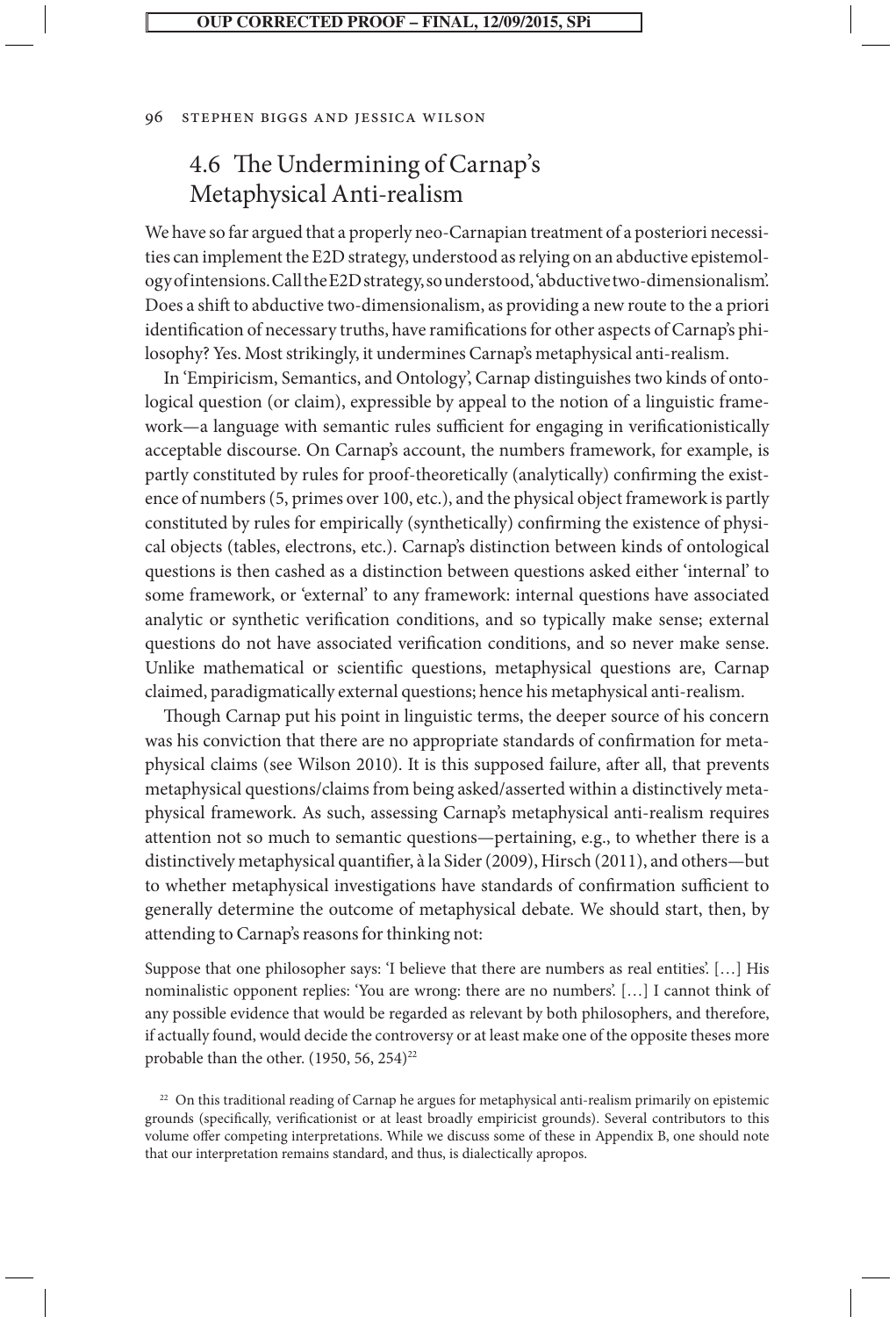So Carnap reported. But was he correct? Suppose that one adopts abductive two-dimensionalism. One thereby accepts that abduction sometimes can confirm theories, and associated claims. So, if abduction can support some metaphysical claims over others, then plausibly abduction can confirm metaphysical claims. Going by what metaphysicians report, abduction can support some metaphysical claims over others. Hence Sider says, in characterizing 'main-stream metaphysics':

Competing positions are treated as tentative hypotheses about the world, and are assessed by a loose battery of criteria for theory choice. Match with ordinary usage and belief sometimes plays a role in this assessment, but typically not a dominant one. Theoretical insight, considerations of simplicity, integration with other domains (for instance science, logic, and philosophy of language), and so on, play important roles. (2009, 385)

Though not couched as such, this is a description of metaphysical deliberation as proceeding by way of abduction, i.e., by way of theory choice guided by attention to how well a given theory conforms to a range of broadly theoretical desiderata, which include "match with ordinary usage", "considerations of simplicity", "integration with other domains", and other theoretical virtues. If this description of actual practice is broadly accurate, and we think it is (at least roughly), many metaphysicians rely on abduction and associated theoretical virtues, as supporting metaphysical claims. In that case, anyone who adopts abductive two-dimensionalism should accept that abduction can confirm metaphysical claims.

Now, one might be concerned about whether abduction is a properly empiricist mode of inference. Certainly there is a tradition, which at least superficially includes Hume, empiricism's greatest defender, and which includes other self-identified empiricists unto the present day (notably, van Frassen, as per his 1980), according to which abduction is not a mode of inference in good standing. But most empiricists these days are typically happy to accept abduction—in part, because it seems impossible to do science without it. In any case, a neo-Carnapian who aims to reconcile Carnap's intensional semantics with Kripke's insights cannot take these concerns on board: as we've seen, only abduction has the resources to overcome widespread indeterminacy, and so provide a basis for a priori knowledge of a wide range of (conditional) modal truths.

Given that metaphysical claims can be confirmed, albeit defeasibly, by abduction, what prevents there from being a distinctively metaphysical linguistic framework? Nothing, by Carnap's own lights. Carnap, or at least those neo-Carnapians aiming to accommodate a posteriori necessities by appeal to the E2D strategy, should allow that there is or in any case could be such a framework, from within which metaphysical questions can (could) be meaningfully and (like scientific questions, which are neither trivially true nor trivially false) substantively asked. But then, of course, Carnap's case for metaphysical anti-realism, hinging as it does on the in-principle absence of a metaphysical framework and associated standards of confirmation, falls apart. The upshot is that the most natural post-Kripke version of Carnap's intensional semantics undermines his metaphysical anti-realism.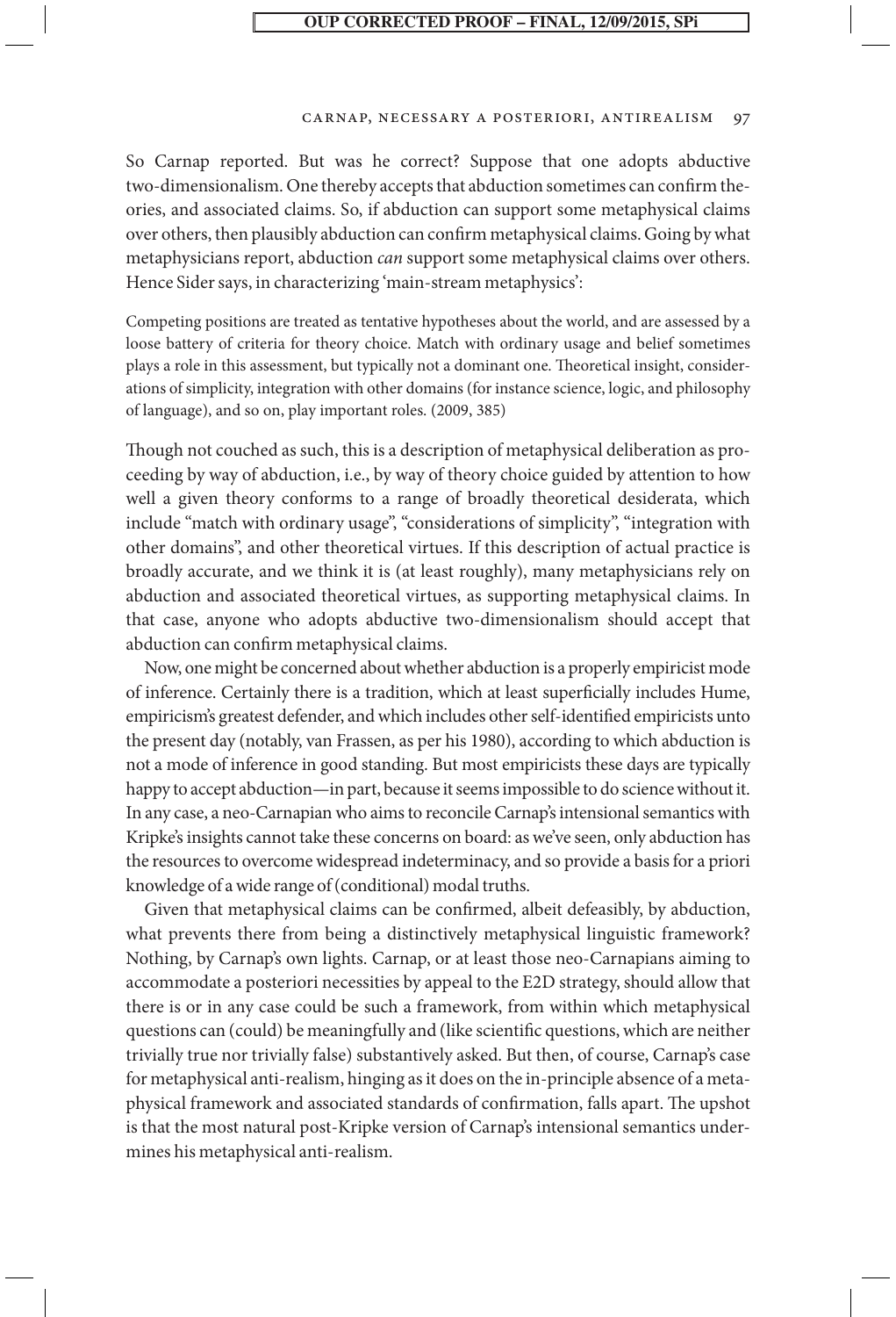One can react to this tension in pre- and post-Kripke Carnapian doctrine in a few different ways. One can backtrack, returning to a purely pragmatic interpretation of Carnap's methodology for the identification of intensions, perhaps on grounds that abduction cannot be an epistemic affair. As we discuss in Appendix A below, however, Carnap's motivations for a pragmatic interpretation of explication are uncompelling, and Kripke's results provide independent motivation for an epistemic interpretation of Carnap's methodology. Alternatively, one can insist that abduction has epistemic force when claims about intensions are at issue, but does not have such force when metaphysical claims are at issue. Since these different kinds of claim appear to be equally amenable to abduction, however, such a move would be ad hoc. Finally, one can embrace our result. This, we think, is the best option. After all, Carnap's metaphysical anti-realism was ultimately motivated by the worry that there is no substantive means of confirmation of metaphysical claims. Such a worry arises only if one ignores the possibility that abduction can be a warranted, if fallible, means of arriving at metaphysical results—just as it is a warranted, if fallible, means of arriving at results about intensions, scientific goings-on, other minds, and many other claims whose truth is not revealed by perception, conceivability, or any other form of comparatively direct access. Accordingly, we maintain that a post-Kripke neo-Carnapian should accommodate a posteriori necessities by endorsing abductive two-dimensionalism, and metaphysical anti-realism be damned.

### Appendix A: Epistemic vs. Pragmatic Interpretations of the Methodology of Intensions

Carnap maintains that we associate intensions with expressions on pragmatic rather than epistemic grounds. Why so? Carnap explicitly argues for his pragmatic understanding of explication only once:

In a problem of explication the datum, viz., the explicandum, is not given in exact terms; if it were, no explication would be necessary. Since the datum is inexact, the problem itself is not stated in exact terms; and yet we are asked to give an exact solution. This is one of the puzzling peculiarities of explication. It follows that, if a solution for a problem of explication is proposed, we cannot decide in an exact way whether it is right or wrong. Strictly speaking, the question whether the solution is right or wrong makes no good sense because there is no clear-cut answer. The question should rather be whether the proposed solution is satisfactory, whether it is more satisfactory than another one, and the like. (1950, 3–4)

This argument hinges on what it is to "decide in an exact way" whether a given explicatum  $T$ is "right or wrong" for a given explicandum D. If deciding in an exact way only requires having clear procedures for ranking competing explicata, then Carnap's method for associating concepts with intensions suggests that we *can* decide in an exact way whether  $T$  is right or wrong for D. If deciding in an exact way requires deciding with conclusive justification, then the fact that we cannot decide in an exact way whether  $T$  is right or wrong for  $D$  does not preclude (at least by Carnap's lights) our having justification for believing that  $T$  is right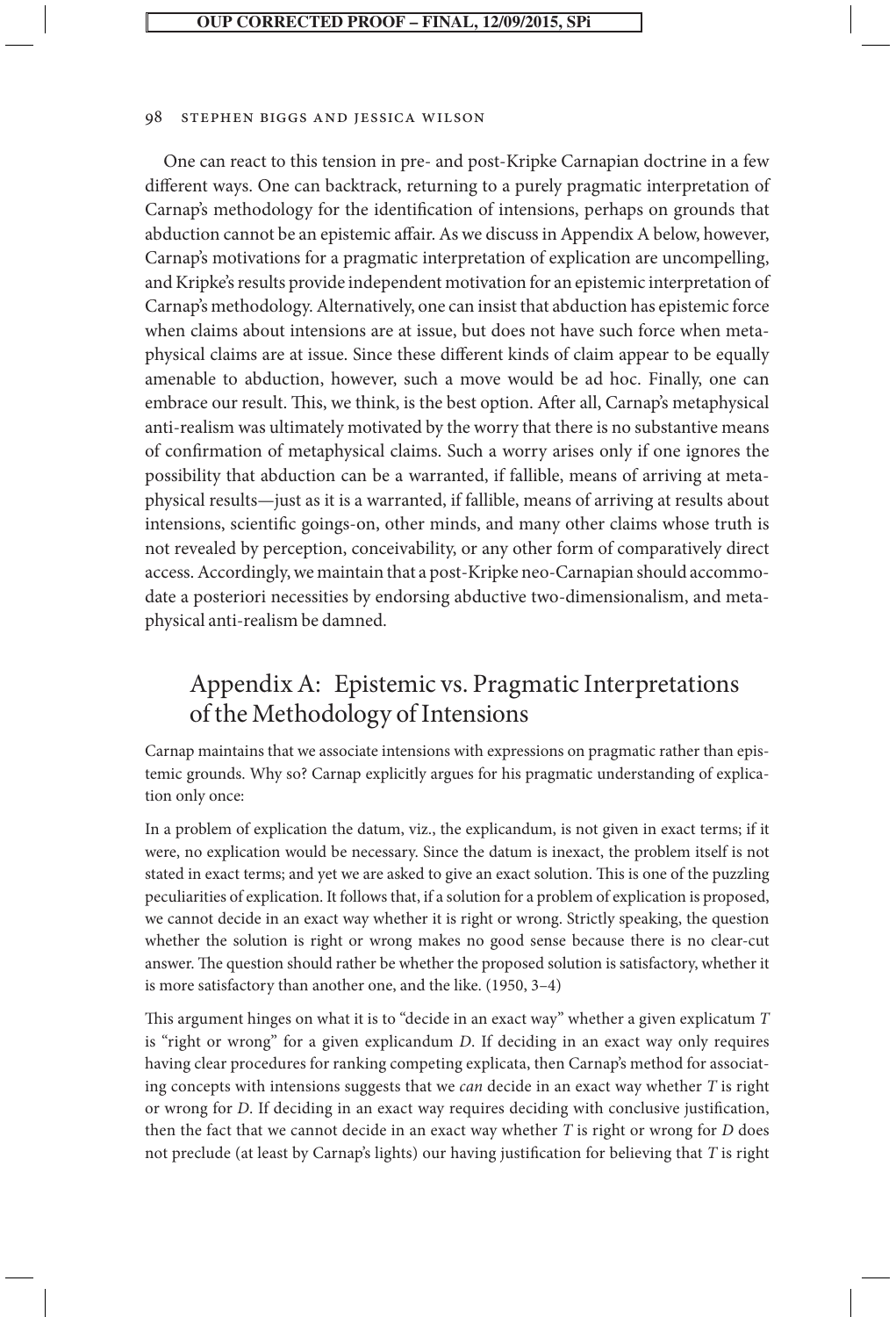or wrong for  $D$ ; as Carnap says, "If by verification is meant a definitive and final establishment of truth, then no (synthetic) sentence is ever verifiable. We can only confirm a sentence more and more [. . .]" (1936, 420). So, Carnap's only explicit argument for his pragmatic interpretation fails.

Is there an implicit motivation for a pragmatic interpretation anywhere in Carnap's semantics? Kripke's insights aside, yes. Carnap claims that explication consists in replacing, as opposed to refining, concepts—where replacement occurs when one exchanges one concept for another, and refinement occurs when one adjusts a concept without altering its identity, perhaps through mere precisification, perhaps by changing inessential elements.<sup>23</sup> Carnap then infers that there can be no fact of the matter about whether a candidate explicatum is correct for its explicandum, and thus, the choice is always a pragmatic one. Put another way, the argument is as follows: (1) explication is always replacement of one concept by a new concept; therefore, (2) there is never a fact of the matter about whether an explicatum is correct for its explicandum; therefore, (3) explication is not an epistemic enterprise.

Carnap's rationale for (1) is revealed in an example. He claims that the "prescientific term 'fish' was meant in something like the sense of 'animal living in water'; therefore its application to whales, etc., was entirely correct" (1950, 6). He also claims that using the prescientific concept (call it 'Fish') can be appropriate for certain purposes even for one who has acquired the zoological concept (call it 'Fish<sup>\*</sup>'). Together, these claims suggest that any competent user of Fish who knows the relevant facts about sea animals (e.g., the evolutionary and deep biological facts) should still apply Fish to whales. If Fish\* merely refined Fish, then competent users who know the relevant facts should not apply Fish to whales. So, thinks Carnap, Fish\* replaces Fish—though 'fish' still expresses both concepts.<sup>24</sup> This discussion presupposes that *animal living in water serves* as a reference fixing description for our pre-scientific, natural kind concept of fish, as per traditional descriptivist theories of meaning. In turn, this presupposition implies that our pre-scientific concept includes whales in the extension of Fish, even for one who knows relevant biological/ evolutionary facts.

Kripke's rejection of this presupposition is, of course, at the heart of many of his insights about meaning and modality. Kripke compellingly argues both that descriptions that are a priori associable (in some loose sense) with natural kind concepts are typically not reference-fixing (at least not in the crude manner that traditional descriptivist theories presumed), and that natural kind concepts are typically not associated with an a priori reference-fixing description. Rather, he argues, natural kind concepts have a consistent extension all along, such that the ancient Greeks and we both have a concept of fish that excludes whales from its extension, even though only we are sufficiently informed about relevant facts to recognize that

<sup>23</sup> There are, of course, puzzles about how objects can persist through change, and those puzzles transfer readily to concepts. Rather than engage these puzzles here, we consider Carnap's reasons for thinking that concepts cannot persist through changes that result from explication, showing that they are not compelling, even if they seemed compelling prior to Kripke's work.

<sup>24</sup> This approach leaves us with Fish and Fish\* as distinct concepts in our conceptual repertoire. Carnap thinks that the use of Fish will diminish since Fish\* is more fruitful, which, after all, is why explication of Fish resulted in Fish\*. What holds for this explicandum (Fish) and its explicatum (Fish\*) holds more generally for any explicandum–explicatum pair, since fruitfulness always plays a role in identifying the explicatum, and fruitfulness always can lead to choosing an explicatum that is so dissimilar to its explicandum that there is relatively little classificational overlap—at least, so Carnap supposes.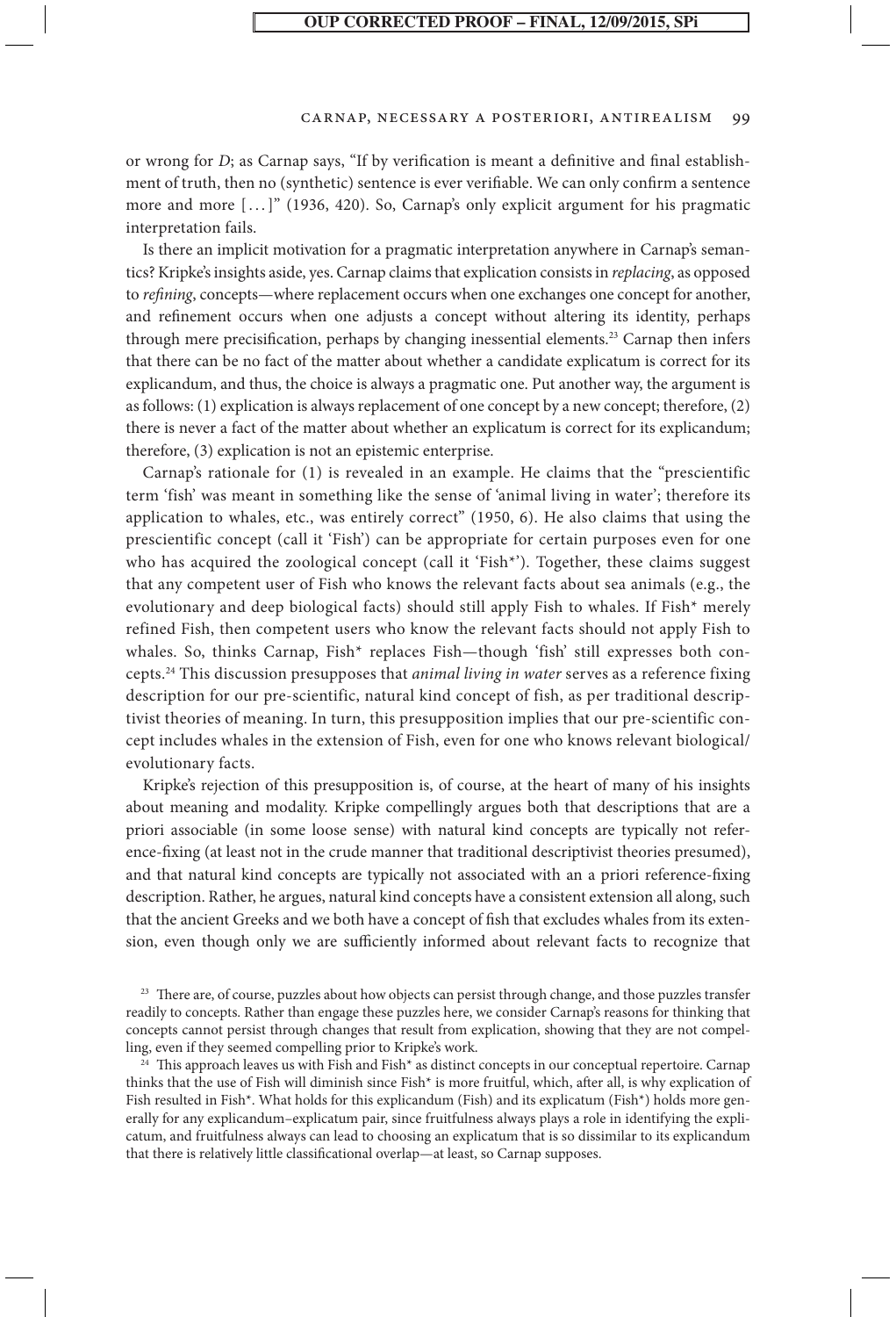exclusion.25 So, the naive descriptivist theory required to motivate Carnap's assumption that explication involves replacement of one concept with another is simply outdated. As such, (1) is unmotivated; hence so is Carnap's rationale for thinking that explication is a pragmatic rather than an epistemic enterprise.

Had Carnap realized that his rationale for a pragmatic understanding of explication would be undermined, he might have been more open to an epistemic interpretation of abductive deliberation than one might expect. Strawson (1963) objects that explication, as Carnap conceives of it, is useless for philosophy:

[H]owever much or little [explication] is the right means of getting an idea into shape for us in the formal or empirical sciences, it seems prima facie evident that to offer formal explanations of key terms of scientific theories to one who seeks philosophical illumination of essential concepts of non-scientific discourse, is to do something utterly irrelevant—is a sheer misunderstanding, like offering a text-book on physiology to someone who says (with a sigh) that he wished he understood the workings of the human heart […] laying down the rules of use of exact fruitful concepts in science […] is not to solve the typical philosophical problems, but to change the subject. (504–6)

Strawson's objection presupposes that explication consists in replacing ordinary concepts. Carnap (1963) counters that he has "the impression that Strawson's view is based on the conception of a sharp separation, perhaps even a gap, between everyday concepts and scientific concepts. I see here no sharp boundary line but a continuous transition" (1963, 934). It is tempting to think of the "continuous transition" at issue as occurring within concepts. Carnap (1963) reinforces this temptation by claiming that the scientific concept of warmth is a "disambiguation" of the ordinary concept, which suggests that it is not, after all, a wholly new concept, but is rather a refinement of the prescientific explicandum—contrary to his earlier (1950, 8–15) discussion of the transition from the prescientific concept to the scientific concept of warmth, in which he suggested that explication involved replacement, again for broadly descriptivist reasons. Carnap's response to Strawson suggests that he might have been uncomfortable with thinking of explication in terms of replacement, even though his naïve descriptivism, as it manifests in (1)–(3), forced this result upon him. Perhaps, then, in light of Kripke's insights, Carnap would be open to thinking of explication as refinement.

Finally, one should note that thinking of explication as refinement, as Kripke's insights suggest we should, not only undercuts Carnap's best reason for interpreting semantics as a pragmatic enterprise, but also potentially directly motivates an epistemic interpretation. The idea, very roughly, is this: if a given explication involves refinement, then there is a fact of the matter about whether the explicatum at issue is correct for its explicandum, and thus, explication can be an epistemic enterprise. Unlike a pragmatic account of the assignment of intensions to expressions, then, an epistemic account is well-motivated. We find, then, that the most plausible post-Kripke updating of Carnap's intensional semantics combines a post-Kripke epistemic reading of Carnap's explication-based method for identifying intensions with the E2D strategy, resulting in abductive two-dimensionalism.

 $25$  How our concepts manage this is quite controversial. That our concepts manage this is not so controversial, thanks to Kripke. Accordingly, our reply to Carnap's argument for a pragmatic interpretation of semantics is dialectically apropos.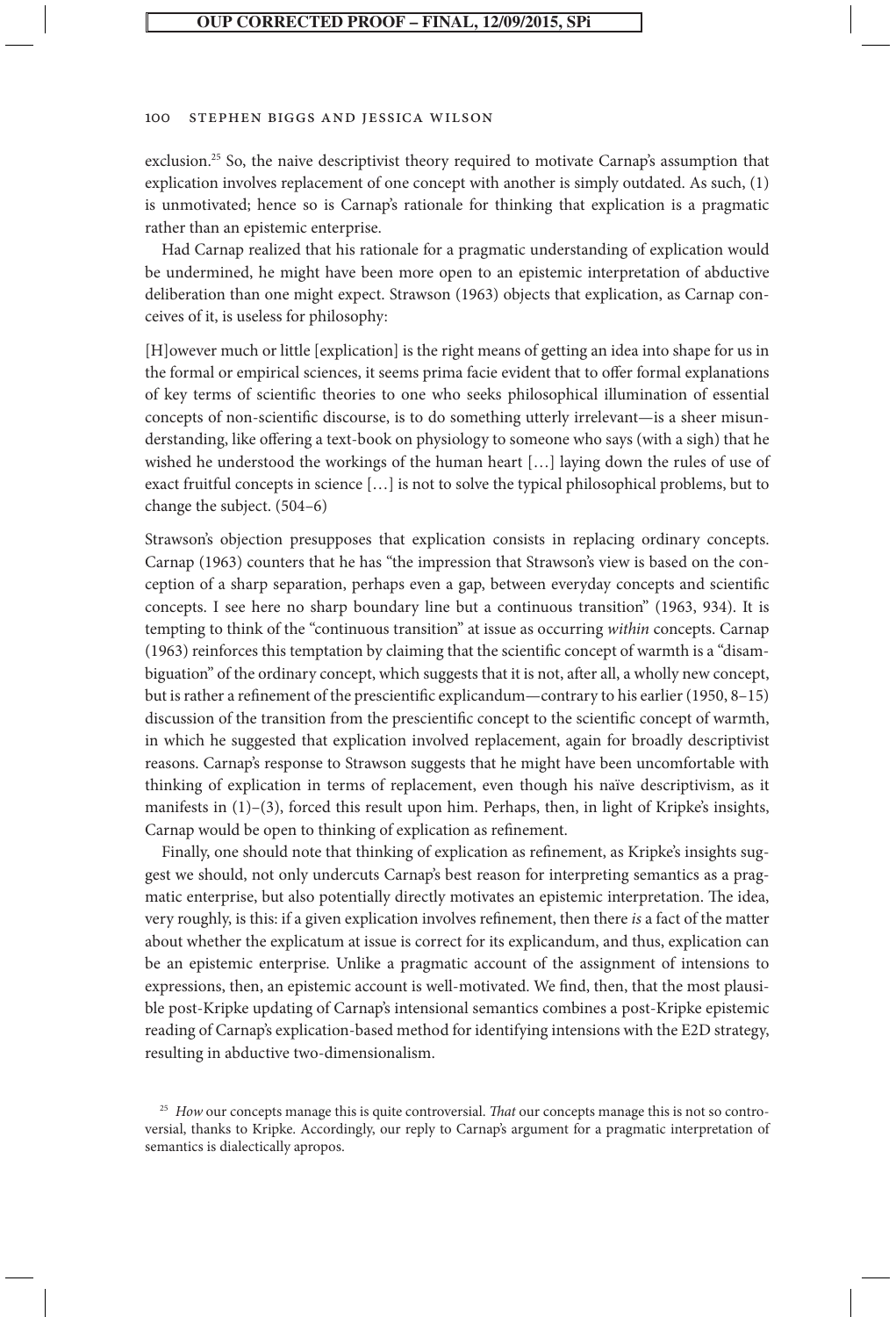### Appendix B: Metaphysical Anti-realism as a Consequence of Verificationism

We assume a commonplace reading of Carnap's metaphysical anti-realism, according to which he advances this view on verificationist (or at least, broadly empiricist) grounds. There are competing interpretations of these motivations. Some of these are innocuous for our dialectical purposes—for example, a deflationist reading according to which metaphysical questions should be reinterpreted as internal questions having trivial answers (see also Levine, this volume, for a case against a deflationist reading). Other competing interpretations are less innocuous—in particular, interpretations that treat Carnap as neither an anti-realist nor a deflationist about metaphysics, and interpretations that divorce his attitude toward metaphysics from his verificationism. We consider certain such interpretations as forwarded by Thomasson, Kraut, and Sidelle (this volume); our points generalize to others who worry about the commonplace reading.

Thomasson (this volume) agrees with us that Carnap thinks of external metaphysical questions as misguided, but insists that understanding metaphysical questions as internal questions does not impugn ontological realism—after all, she thinks, to say that numbers exist according to a framework is to say that there really are numbers, in the only senses of "really" and "there are" that there are. She also claims that Carnap's rejection of external questions (qua epistemic questions) has little to do with his verificationism (empiricism) and much to do with his thinking that we cannot even use our terms (although we can mention them) when speaking externally.

Thomasson recognizes that this interpretation is strained. She claims merely that "there is a way to interpret Carnap's view that does not rely on verificationism nor lead to anti-realism", not that Carnap advances such a view (our italics, 122). Accordingly, she sees her work as more "appropriation" than "historical interpretation" (124).

In any case, we can consider, as Thomasson does, whether Carnap should have grounded his attitude toward metaphysics in the belief that words cannot be used but only mentioned outside of a framework. Four considerations push towards a negative answer. First, it is not only metaphysical questions that cannot be asked by merely mentioning terms, it is any question at all: if an uttered word is merely mentioned, then nothing is said with it, regardless of whether the word would have metaphysical import if it were used. The appeal to the use-mention distinction, then, cannot explain why Carnap thinks of metaphysical questions as especially problematic. Second and relatedly, appeal to the use-mention distinction cannot explain why we cannot, according to Carnap, adopt a distinctively metaphysical framework (see Wilson 2010). Third, Carnap says that we can legitimately explore metaphysical questions (qua external questions) by treating them as pragmatic questions about which framework is best for one or another purpose, but metaphysical questions cannot be answered on pragmatic grounds if crucial terms are only mentioned. We understand how we might have pragmatic reasons to prefer Platonism to nominalism about this or that if Platonism and nominalism are at issue, but how could we have such reasons if 'Platonism' and 'nominalism', taken as uninterpreted words, are at issue? Fourth, insofar as we can have pragmatic reasons to prefer one framework to another and Carnap clearly thinks we can—we can have epistemic reasons to prefer one framework to another if, as we maintain, the method that Carnap advances for making pragmatic decisions is epistemically significant.

Kraut (this volume) agrees with us that metaphysical questions are external questions, but insists that we should think of them as expressing our commitments to the pragmatic value of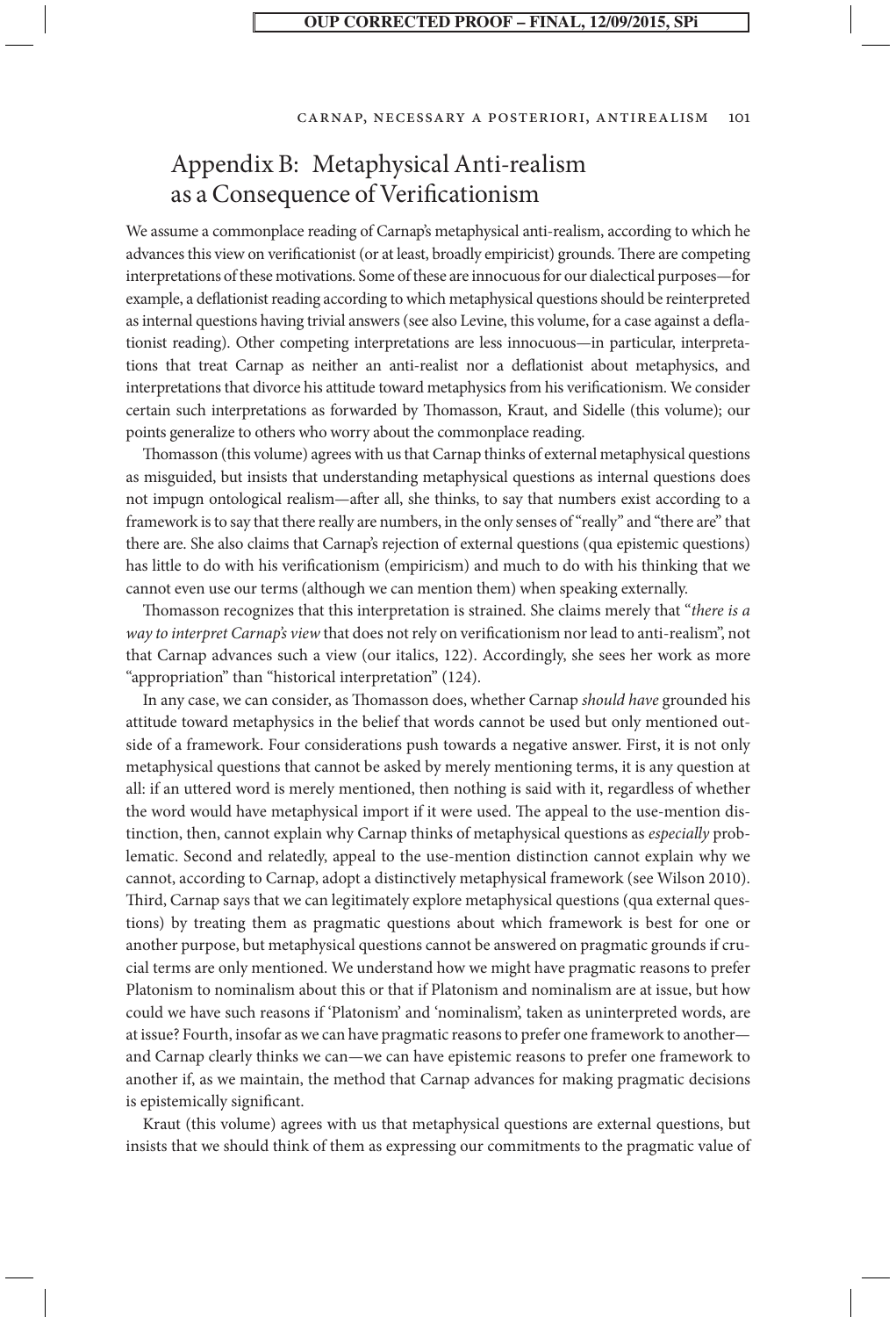our preferred frameworks, rather than as nonsensical ramblings. He admits, however, that his expressivist reading is nonstandard, and that the reading that we presume is "widely shared"; he offers several citations supporting or presuming our reading; and as such attributes the expressivist view at issue to 'Carnap\*', rather than to Carnap himself (31).

An expressivist reading of Carnap's metaphysical anti-realism, moreover, does not threaten our dialectic. Kraut maintains that for Carnap\*, ontological claims are bound to explanatory considerations. Specifically, he thinks that Carnap\* treats existence claims as "expressions of. . . commitments to the explanatory ineliminability of a given discursive framework" (42). Consequently, those who disagree about an ontological claim should "make explicit (1) the data they seek to deal with; (2) their sense of what it would be to adequately deal with it; (3) their criteria for treating one way of dealing with it as superior to another" (40). So, for example, "arguments about the existence of a Judeo-Christian deity [understood as external, not internal] turn on disputes about best explanation of natural phenomena" (42). As such, on Kraut's reading, like ours, the procedures for choosing among competing explanations rely on explication; and as such we can go on to ask: why do Carnap and Carnap\* think that the prescribed procedure tracks pragmatic but not epistemic value? For Carnap, we think, the answer is grounded in verificationist (empiricist) scruples. But Kraut treats Moore's open question argument as decisive for Carnap\*, saying that since it *could be* pragmatically useful to adopt a way of talking that doesn't track reality (if, say, number talk was useful even in the absence of numbers), the principles that establish the pragmatic value of a framework don't establish the reality of the entities implied by that framework. But this is a decisive consideration only if reasons can't be defeasible. We think, as most philosophers these days do, that reasons can be defeasible.

Finally, Sidelle (this volume) explores the connection between Carnap's attitudes toward metaphysics and his verificationism more carefully than any other contributor. He concludes that Carnap's clearest arguments against metaphysical theorizing rest on his verificationism (see especially  $78-79$ ). He also suggests, however, that Carnap offers some considerations which push towards anti-realism but do not presuppose verificationism. If Carnap's metaphysical anti-realism can be grounded in considerations independent of any broadly empiricist epistemological scruples, our arguments would need to be adjusted. We cannot explore this issue adequately here, but here register that we doubt that these other considerations are independent of empiricist epistemological scruples.

We conclude that competing interpretations of the source and/or purport of Carnap's metaphysical anti-realism either pose no pressing problems for our view, or are as yet unmotivated.

### References

- Beaney, Michael (2004). 'Carnap's Conception of Explication: From Frege to Husserl?,' in S. Awodey and C. Klein (eds.), Carnap Brought Home: The View from Jena. Chicago: Open Court Press.
- Biggs, Stephen (2011). 'Abduction and Modality'. Philosophy and Phenomenological Research 83: 283–326.
- Biggs, Stephen and Jessica Wilson (forthcoming). 'Conceptual Analysis and Abductive Deliberation,' Synthese.
- Biggs, Stephen and Jessica Wilson (in progress a). 'Resolving Conceptual Indeterminacy from the Armchair'.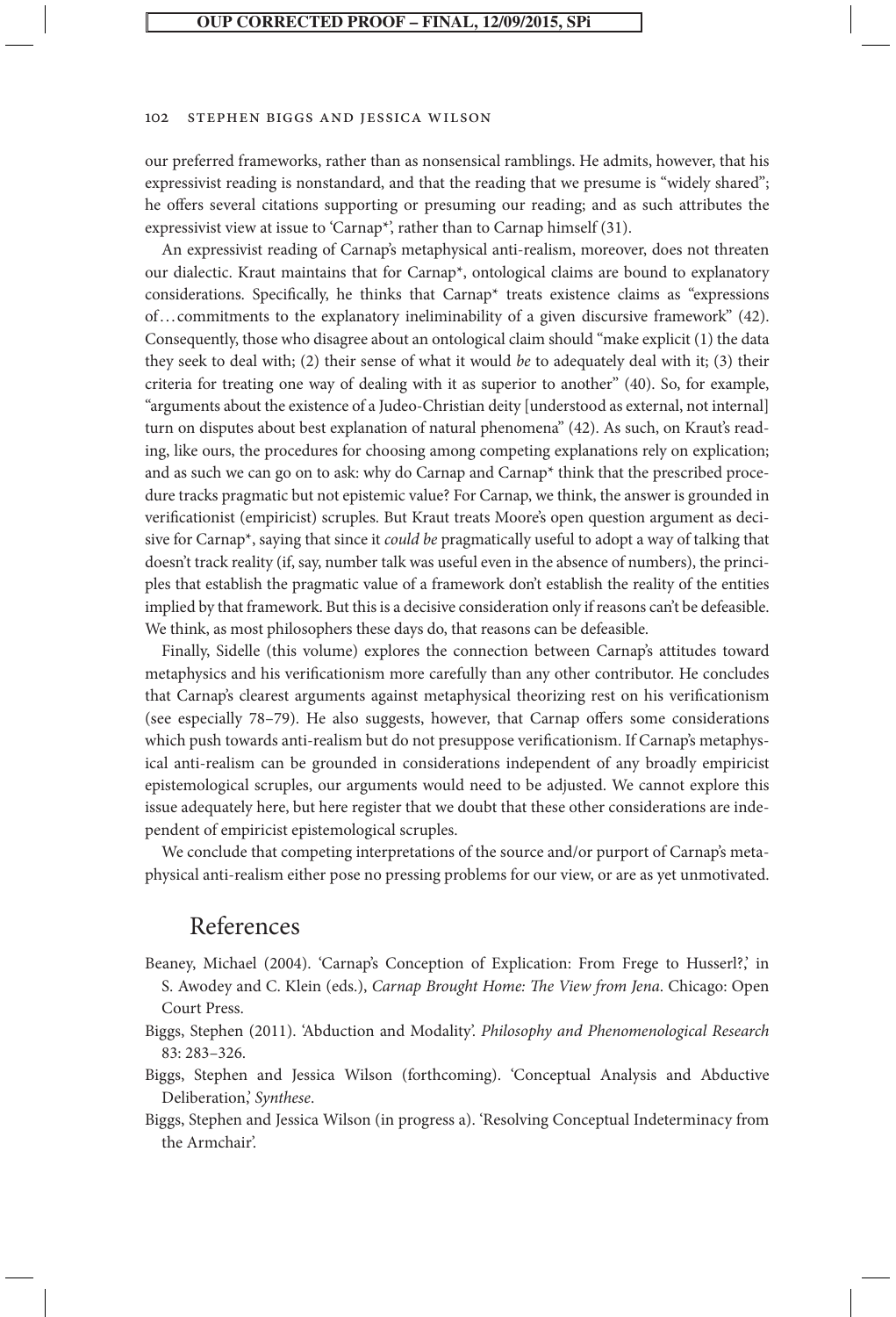Biggs, Stephen and Jessica Wilson (in progress b). 'The A Priority of Abduction'.

- Block, Ned and Robert Stalnaker (1999). 'Conceptual Analysis, Dualism, and the Explanatory Gap,' Philosophical Review 108: 1–46.
- Byrne, Alex, and James Pryor (2006). "Bad intensions," in M. Garcia-Carpintero and J. Macia (eds.), Two-Dimensional Semantics: Foundations and Applications. Oxford: Oxford University Press.
- Carnap, Rudolph (1936). 'Testability and Meaning,' Philosophy of Science 3: 419–71.
- Carnap, Rudolph (1947/1956). Meaning and Necessity, 2nd Edition. Chicago: University of Chicago Press.
- Carnap, Rudolph (1950). "Empiricism, Semantics, and Ontology, " Revue Internationale de Philosophie 4: 20–40.
- Carnap, Rudolph (1950). Logical Foundations of Probability. Chicago: University of Chicago Press.
- Carnap, Rudolph (1963). "P.F. Strawson on Linguistic Naturalism," in P.A. Schlipp (ed.), The Philosophy of Rudolph Carnap. La Salle, Illinois: Cambridge University Press.
- Chalmers, David and Frank Jackson (2001). "Conceptual Analysis and Reductive Explanation," Philosophical Review 110/3: 315–60.
- Chalmers, David (2006). 'The Foundations of Two-Dimensional Semantics," in M. Garcia-Carpintero and J. Macià (eds.), Two-Dimensional Semantics: Foundations and Applications. New York: Oxford University Press.
- Chalmers, David (2006a). "Two Dimensional Semantics," in E. Lepore and B. Smith (eds.), Oxford Handbook of the Philosophy of Language. New York: Oxford University Press.
- Chomsky, Noam and Howard Lasnik (1993). "Principles and Parameters Theory," in Syntax: An International Handbook of Contemporary Research. Boston: Mouton De Gruyter.
- Feeney, Aidan and Evan Heit (2007). Inductive Reasoning: Experimental, Computational, and Developmental Approaches. Cambridge: Cambridge University Press.
- Gelman, S. A. and E. M. Markman (1986). "Categories and Induction in Young Children," Cognitioni 23: 183–209.
- Hawthorne, John (2009). "Superficialism in Ontology," in D. Chalmers and D. Manley (eds.), Metametaphysics: New Essays on the Foundations of Ontology. New York: Oxford University Press.
- Hirsh, Eli (2009). "Ontology and Alternative Languages", in D. Chalmers and D. Manley (eds.), Metametaphysics: New Essays on the Foundations of Ontology. New York: Oxford University Press.
- Hirsh, Eli (2011). Quantifier Variance and Realism: Essays in Metaontology. New York: Oxford University Press.
- Jackson, Frank (1998). From Metaphysics to Ethics: A Defence of Conceptual Analysis. Oxford: Oxford University Press.
- Kant, Immanuel (1781/1998). Critique of Pure Reason, in Critique of Pure Reason, trans. P. Guyer and A. Wood. New York: Cambridge University Press.
- Kripke, Saul (1972/1980). Naming and Necessity. Princeton: Princeton University Press.
- Lipton, Peter (1991/2004). Inference to the Best Explanation. New York: Routledge.
- Raffman, Diana (1994). "Vagueness without Paradox", Philosophical Review 103: 41-74.
- Schroeter, Laura (2004). "The Rationalist Foundations of Chalmers' 2D Semantics," Philosophical Studies 118: 227–55.